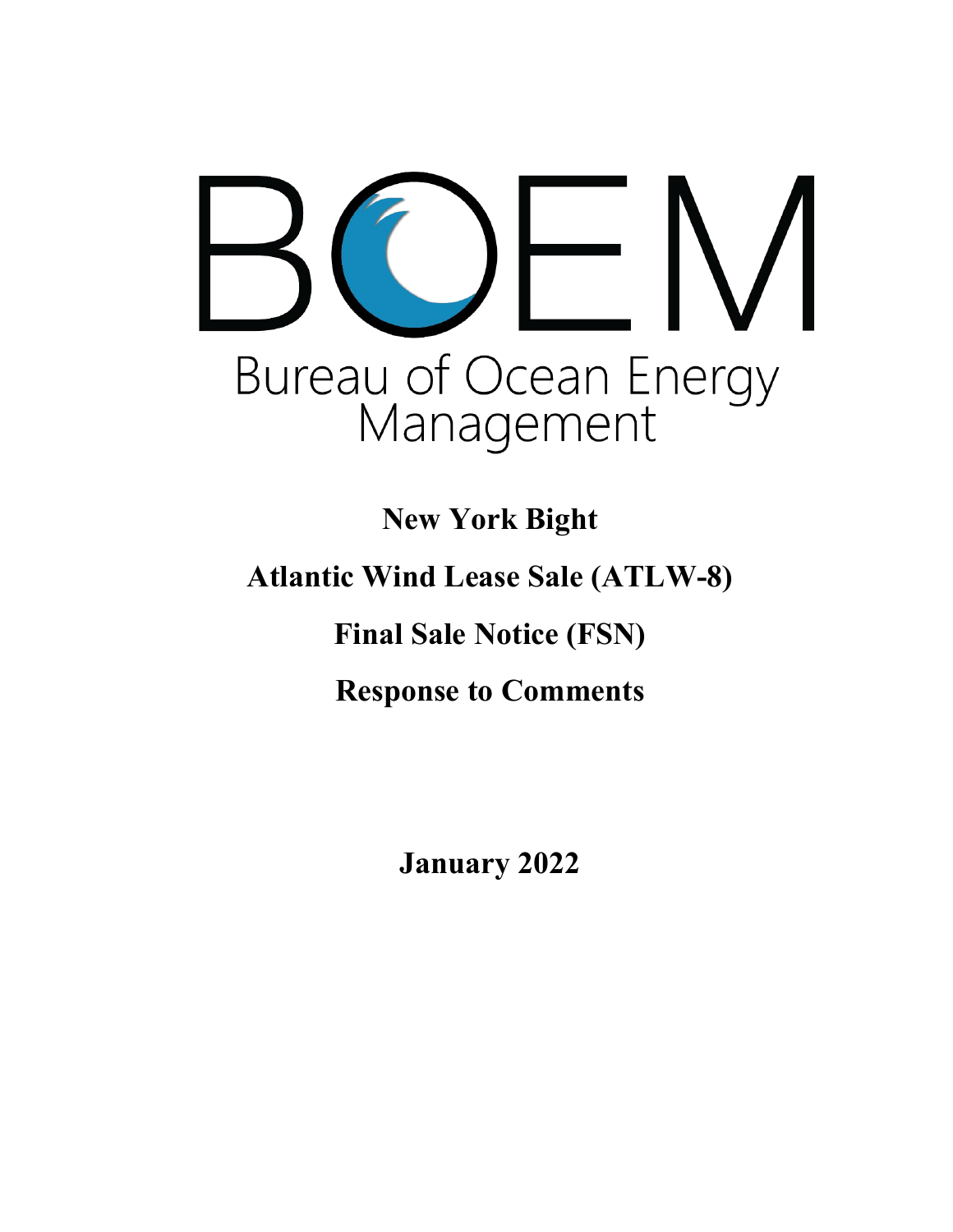# **Table of Contents**

| 1.               |                                                                                   |
|------------------|-----------------------------------------------------------------------------------|
| 2.               |                                                                                   |
| 3.               | Number, Size, Orientation, and Location of The Proposed Lease Areas 2             |
|                  |                                                                                   |
|                  |                                                                                   |
|                  |                                                                                   |
| $\overline{4}$ . |                                                                                   |
| 5.               |                                                                                   |
| 6.               |                                                                                   |
| 7.               |                                                                                   |
| 8.               | Native American Tribes, Ocean User, and Stakeholder Engagement and Coordination11 |
| 9.               |                                                                                   |
| 10.              |                                                                                   |
| 11.              |                                                                                   |
| 12.              |                                                                                   |
| 13.              |                                                                                   |
| 14.              |                                                                                   |
| 15.              |                                                                                   |
| 16.              |                                                                                   |
| 17.              |                                                                                   |
| 18.              |                                                                                   |
| 19.              |                                                                                   |
| 20.              |                                                                                   |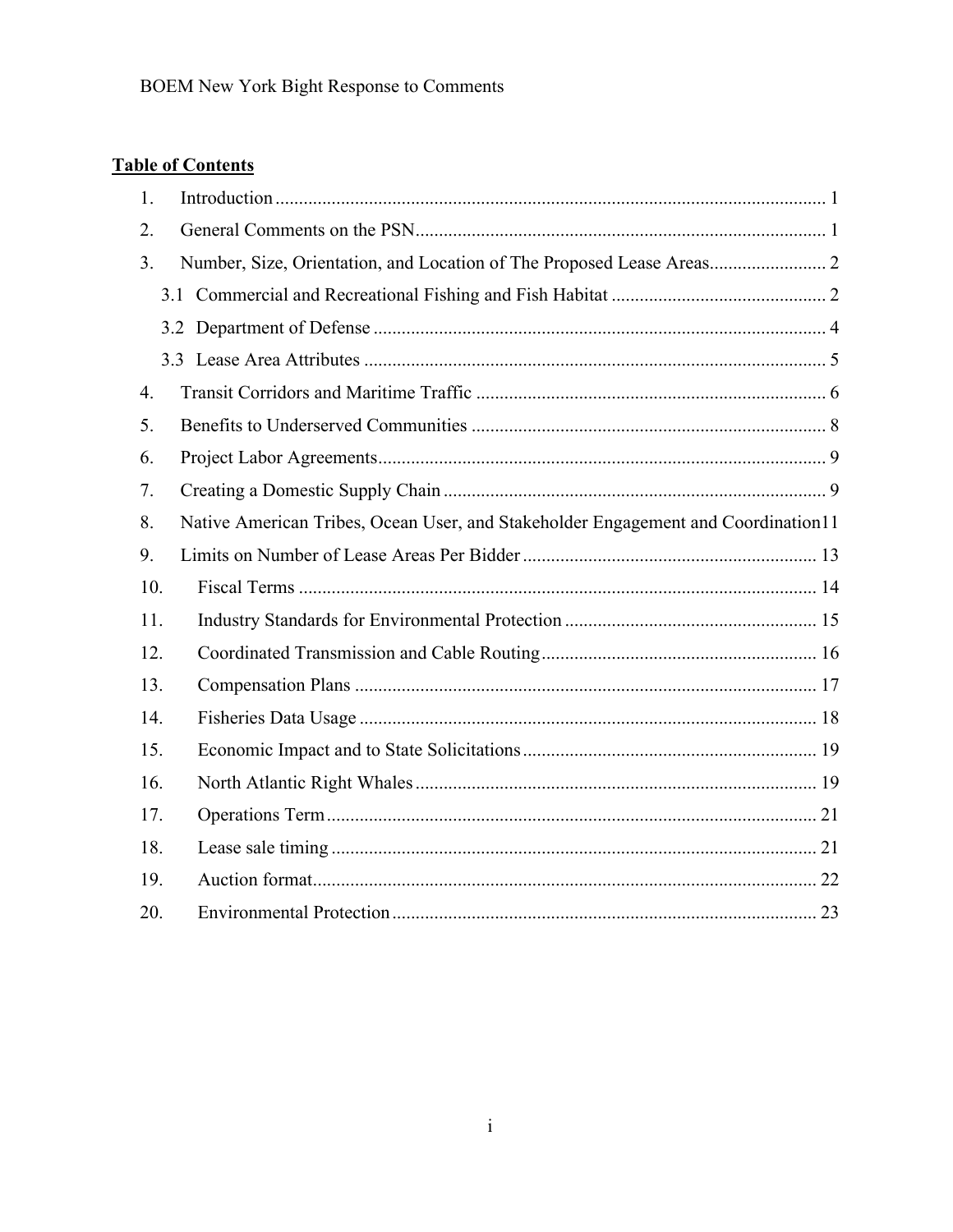### <span id="page-2-0"></span>**1. Introduction**

The Bureau of Ocean Energy Management's (BOEM) mission, as well as its governing statute, the Outer Continental Shelf Lands Act (OCSLA), calls for expeditious and orderly development of the OCS, while also safeguarding the environment and its existing uses. BOEM received 134 comments on the *Proposed Sale Notice (PSN) for the New York Bight Lease Sale ATLW-8*. The comments were received from a variety of stakeholders and represent a wide range of views and perspectives, which were very informative to BOEM's decision-making process.

Taking these mandates and comments into account, BOEM has deconflicted and reduced the initial 1,735,154 acres proposed in the Call for Information and Nominations by 72% to 488,201 acres offered for sale in the FSN. This includes a 22% reduction from the total lease acreage in the PSN to the final lease acreage in the FSN, a reduction that was made after careful consideration of the numerous and thoughtful comments received on the PSN. BOEM appreciates the time and energy put into the comment development and has afforded considerable time and resources in its review and analysis. Given the volume and density of the comments, BOEM has provided a summary of the comments received and our response.

### <span id="page-2-1"></span>**2. General Comments on the PSN**

# *Summary of Comments:*

*Many commenters provided general feedback in response to the PSN request for comment. Approximately 50 commenters expressed some degree of support for offshore wind development. Renewable energy companies, union representatives, and individual commenters requested a quick and efficient approval process for potential projects, citing the potential for carbon reduction, new jobs, and support for the local economy. Several commenters stated that offshore wind must be developed in a reasonable and responsible way to protect ocean resources. By contrast, other commenters expressed general opposition to offshore wind development, including requests to pause all leasing in the New York Bight until the cumulative impacts of other proposed offshore wind energy sites on the East Coast are further understood and addressed.* 

# BOEM Response:

BOEM appreciates the public's participation in our process and the fact that individual stakeholders took the time to express their opinions regarding decisions about offshore wind development. BOEM recognizes the important role that offshore wind can play in the effort to decrease carbon pollution and understands the need for efficient yet thorough vetting of these projects. In accordance with BOEM's renewable energy regulations, the submission (and BOEM's potential subsequent approval) of a Construction and Operations Plan (COP), which is a detailed plan for construction and operation of a wind energy facility on a lease, allows the lessee to construct and operate wind turbine generators and associated facilities for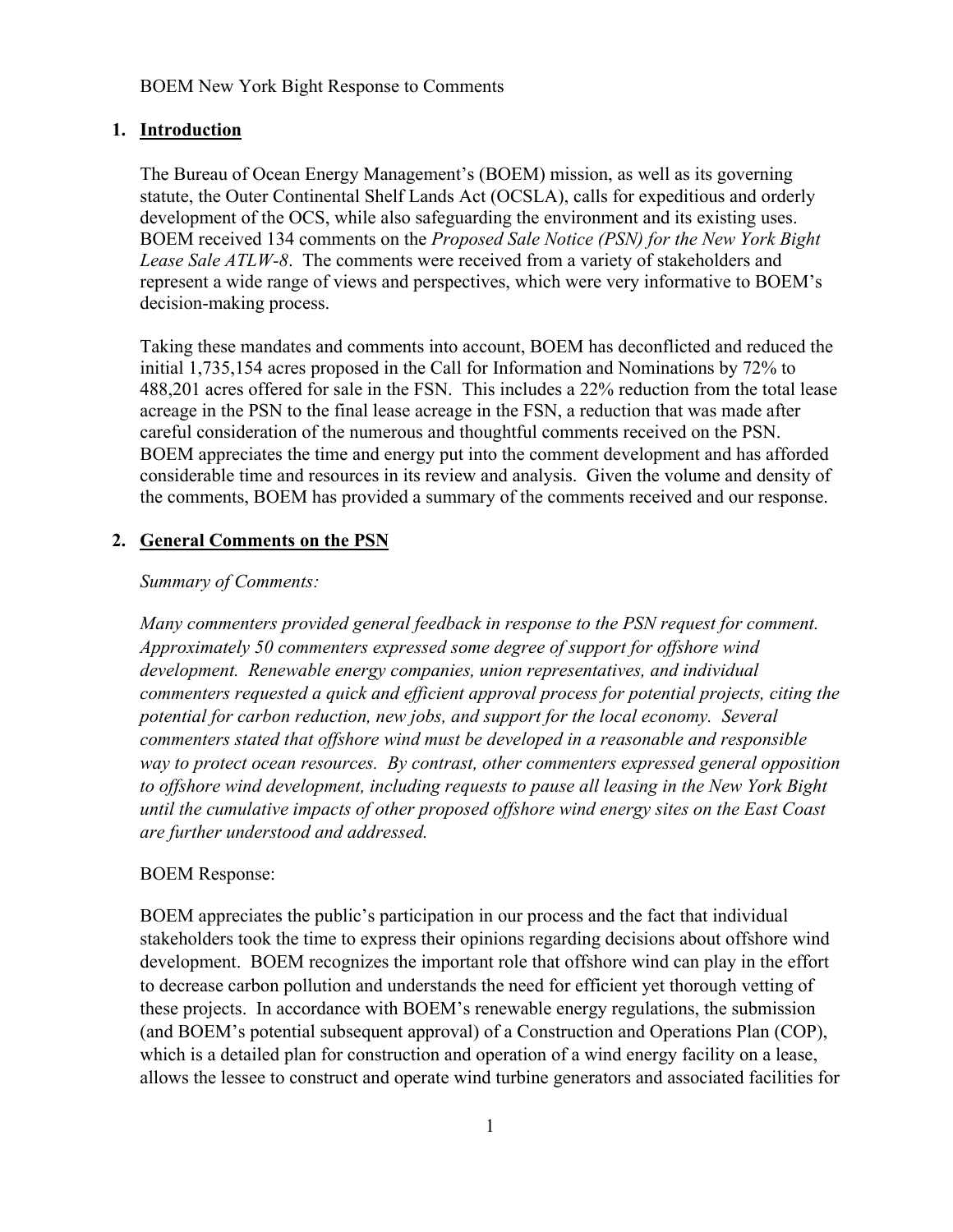a specified term. If a COP is submitted, BOEM will prepare a National Environmental Policy Act (NEPA) analysis. This would most likely take the form of an environmental impact statement (EIS) and would further analyze cumulative impacts, pursuant to NEPA. BOEM is also exploring the development of a Programmatic Environmental Impact Statement for all New York Bight leases in an effort to make the process more efficient.

# <span id="page-3-0"></span>**3. Number, Size, Orientation, and Location of the Proposed Lease Areas**

*Summary of Comments:*

BOEM solicited comments in the PSN regarding the number, size, orientation, and location of the proposed lease areas and transit corridors. BOEM received numerous comments in response to this topic, and for the purposes of response development, we have broken them down into the following categories:

- Commercial and Recreational Fishing and Fish Habitat
- Department of Defense (DoD)
- Lease Area Attributes

# <span id="page-3-1"></span>**3.1 Commercial and Recreational Fishing and Fish Habitat**

### *Summary of Comments:*

*BOEM received a number of comments concerning the potential impacts of the development of the proposed Lease Areas on commercial and recreational fisheries, as well as the habitat features that support the productivity of those fisheries. Comments ranged from requests to pause all leasing in the New York Bight to requests to remove or defer particular Lease Areas or to avoid particular habitat features, as well as suggestions to include buffers between lease areas and areas of historical fishing activity, especially those used for shellfish fishing.* 

*Specifically, the National Marine Fisheries Service (NMFS) requested that BOEM remove from lease consideration areas that overlap with important habitat features, including the Mid-Shelf Scarp and areas identified as Prime Fishing Areas by the New Jersey Department of Environmental Protection (NJ Prime Fishing Areas). NMFS also recommended that BOEM minimize overlap between lease areas and existing ocean uses, including fishing, and accompanied this recommendation with information on the Lease Areas representing the highest landings and revenue for the Atlantic sea scallop, Atlantic surfclam, and Atlantic mackerel/herring fisheries.*

*Scallop fishing participants requested deferment of the Central Bight Lease Area (OCS-A 0537), as well as a 5 nautical mile (nmi) buffer between the Hudson Canyon scallop rotational access area and the adjacent boundaries of the Hudson South Lease Areas to*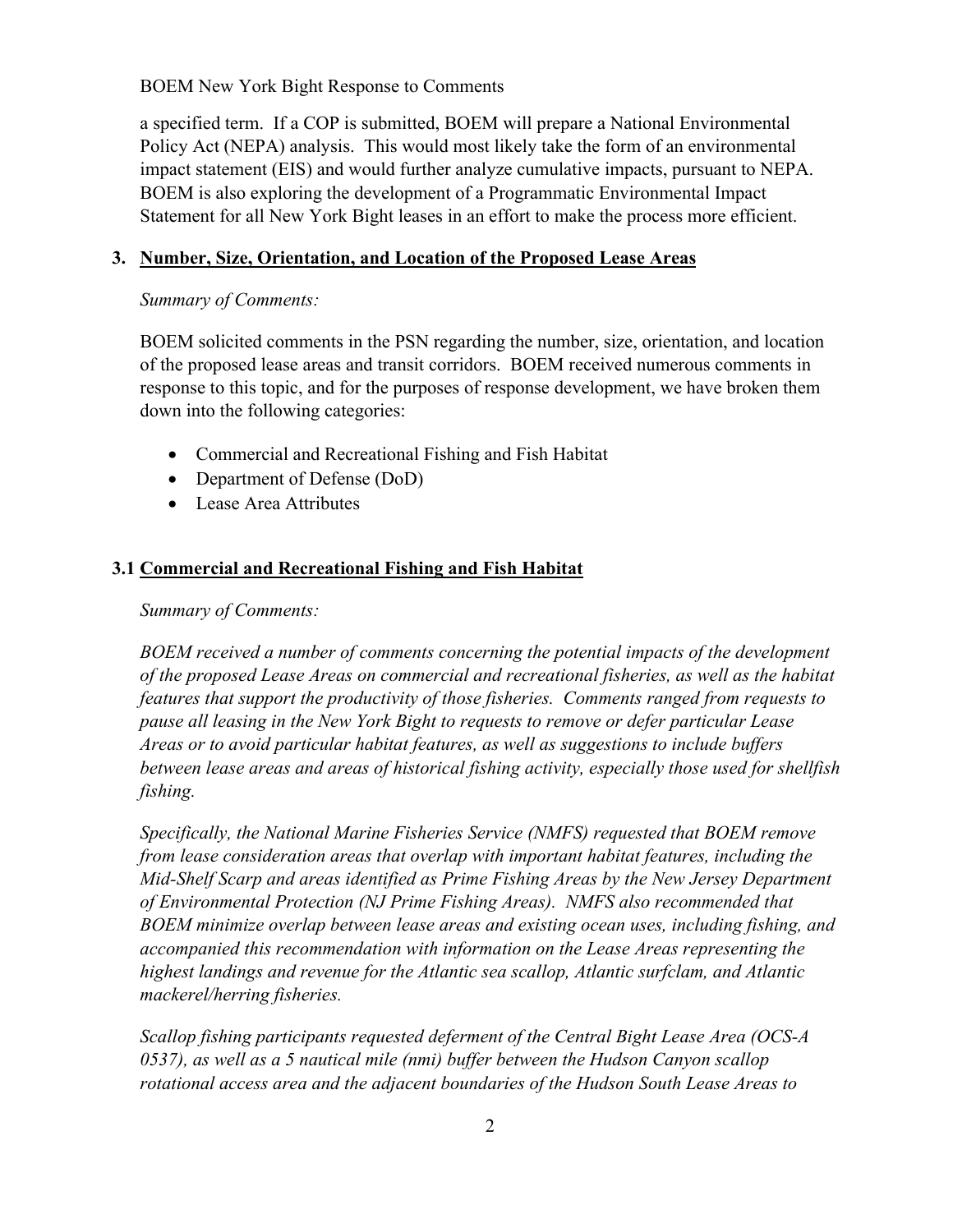*minimize effects on the survival and dispersal of scallop larvae. Several comments were received from clam fishermen (surfclam and ocean quahog) calling attention to the Lease Areas that overlap with their fisheries, asking for consideration of buffer areas to minimize effects of development on larval recruitment, and asking for removal or deferment of OCS-A 0537. BOEM also received a comment from a fisherman in the mixed trawl/pelagic fishery (e.g., herring, mackerel, and squid fisheries) requesting removal or deferment of OCS-A 0537 and 0544. Commenters also expressed concerns about fishermen's radar functioning properly around wind turbines. Lastly, comments received from recreational fishermen on the orientation and number of Lease Areas focused mainly on concerns over fishing access within the proposed sale areas.*

# BOEM Response:

As noted, the FSN reflects a 72% reduction in areas considered for leasing from the Call for Information and Nominations to the FSN. In deciding whether to remove areas from leasing consideration, BOEM's charge is to balance all of the factors in 43 U.S.C. 1337(p)(4). No one factor or comment determined the outcome of the final sale areas; rather, areas were altered in locations where multiple factors weighed in favor of a change, there was evidence supporting the application of those factors, and the changes were supported by the comments.

Starting with OCS-A 0537, approximately 13,000 acres (or 15% of the area proposed in the PSN) from the southern portion of the Lease Area were removed. BOEM prioritized the southern portion of the Lease Area for removal because, in addition to the importance of the area to the scallop, surfclam, and mixed trawl/pelagic fisheries, the area removed also contains fish habitat as identified in the NJ Prime Fishing Area dataset. BOEM also decided to remove from leasing consideration in this sale the entirety of OCS-A 0543 and the western portion of OCS-A 0540. Both of these areas represented valuable fishing grounds to the surfclam fishery and contained numerous habitat features. In the case of OCS-A 0543, BOEM also weighed comments received from the DoD and the U.S. Coast Guard (USCG) (addressed in other comment sections).

BOEM accessed the request to create a 5 nmi buffer between the Hudson South Lease Areas and the scallop access area. Subject matter experts reviewed the information provided and the best available science, such as the BOEM-funded [hydrodynamic modeling study of the](https://espis.boem.gov/final%20reports/BOEM_2021-049.pdf)  [offshore wind energy areas offshore Rhode Island and Massachusetts,](https://espis.boem.gov/final%20reports/BOEM_2021-049.pdf)[1](#page-4-0) and determined that offshore wind energy facilities may alter the spatial distribution of scallops within the existing access area, but would not have significant impacts to the scallop population as a whole within the access area. Without a specific project proposal to review, there is insufficient evidence to support a conclusion that installation of an offshore wind facility located in the Hudson South WEA would change broadscale scallop distribution within 5

<span id="page-4-0"></span><sup>1</sup> https://espis.boem.gov/final%20reports/BOEM\_2021-049.pdf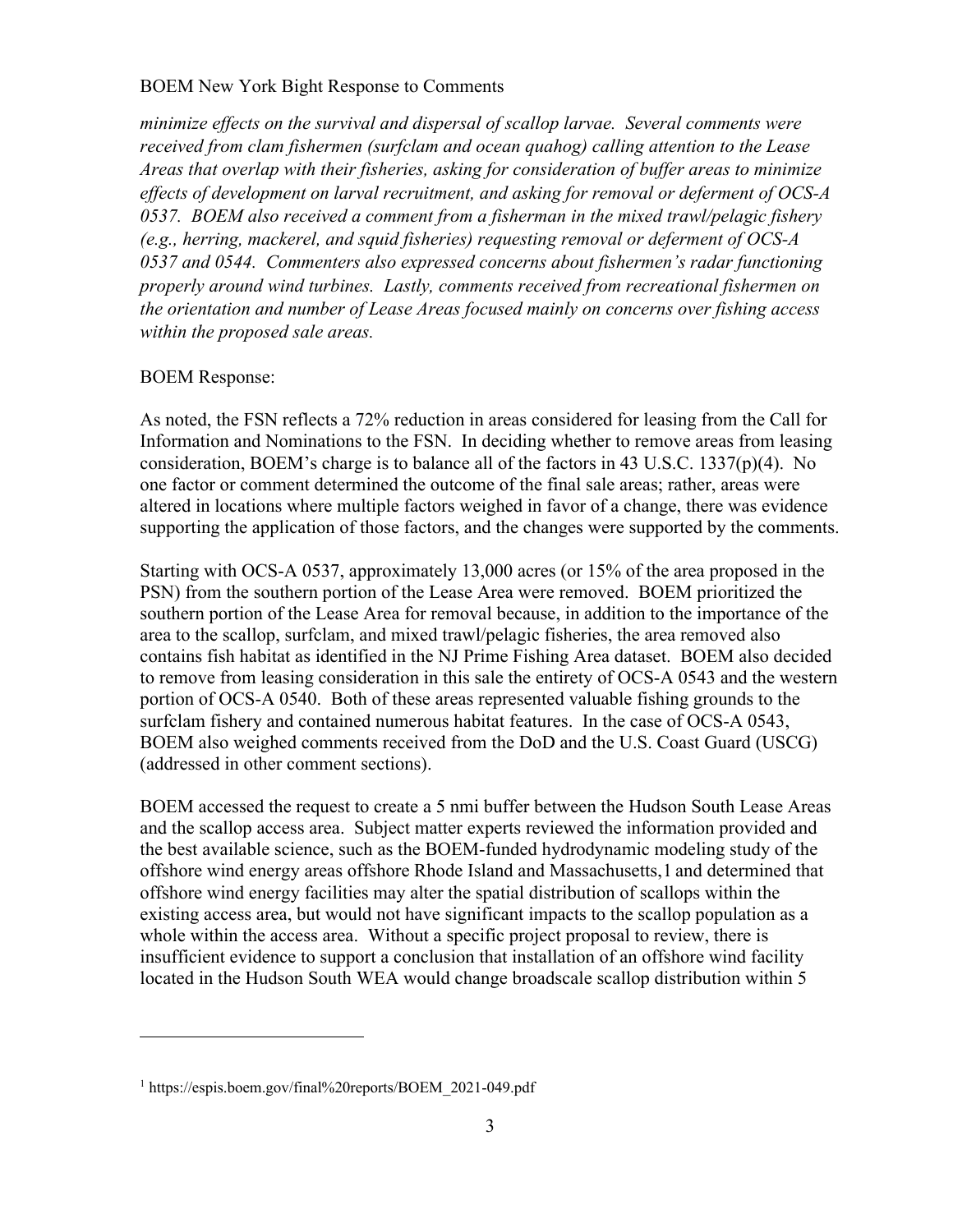nmi of a facility and that a 5 nmi buffer would reduce potential spatial redistribution within the scallop access area. Consequently, BOEM does not believe that there is sufficient evidence to show that scallops would be re-distributed outside of the existing scallop access area due to hydrodynamic impacts from future offshore wind energy infrastructure near the border of the scallop access area. However, when assessing multiple factors, including the location of the Mid-Shelf Scarp, fish habitat, and fishing activity, particularly OCS-A 0542, BOEM determined that the removal of a 2.5 nmi wide area along the eastern boundary of OCS-A 0542 and OCS-A 0539 (as well as an additional small area in the northeast quadrant of OCS-A 0539), was justified.

In response to comments on fishing access within the Lease Areas, BOEM does not have the authority to prohibit fishing within the Lease Areas. BOEM recognizes that the final Lease Areas in the FSN still encompass areas that have historically been used by several fisheries, including the scallop, surfclam, and mixed trawl/pelagic fisheries. The reporting requirements and enhanced engagement discussed elsewhere in this comment response document were developed, in part, to increase communication and accountability among the parties to design a project reflective of the current and future uses of the common resource that is the OCS.

With regard to concerns raised related to ship-born radar, the Final Massachusetts and Rhode Island Port Access Route Study (USCG 2020) concluded that general mitigation measures, such as properly trained radar operators, properly installed and adjusted vessel equipment, marked wind turbines, and the use of Automatic Identification Systems (AIS), enable safe navigation with minimal loss of radar detection. As such, no specific mitigation measures were included in the leases offered in this sale.

# <span id="page-5-0"></span>**3.2 Department of Defense**

# *Summary of Comments:*

*Approximately 10 commenters provided discussion on DoD-related issues in response to the PSN and BOEM's July 16, 2021 DoD update. Commenters suggested that BOEM continue deconflicting discussions with DoD to increase the area to be leased. Regarding areas X, Y, and Z, commenters noted that if BOEM were to remove area Y, BOEM should maximize the lease area available and combine areas X and Z with adjacent leases and co-locate the 'transit corridor' with area Y. Lastly, comments suggested that BOEM not lease area X on its own.* 

*Commenters also opined on the proposed 1,000 feet (ft) height restriction discussed in the PSN suggesting that such a limitation could limit turbine selection, annual energy production and constrain future technological advancements. Others suggested BOEM consider suggesting turbine height limitations to mitigate future safety and use conflicts.* 

BOEM Response: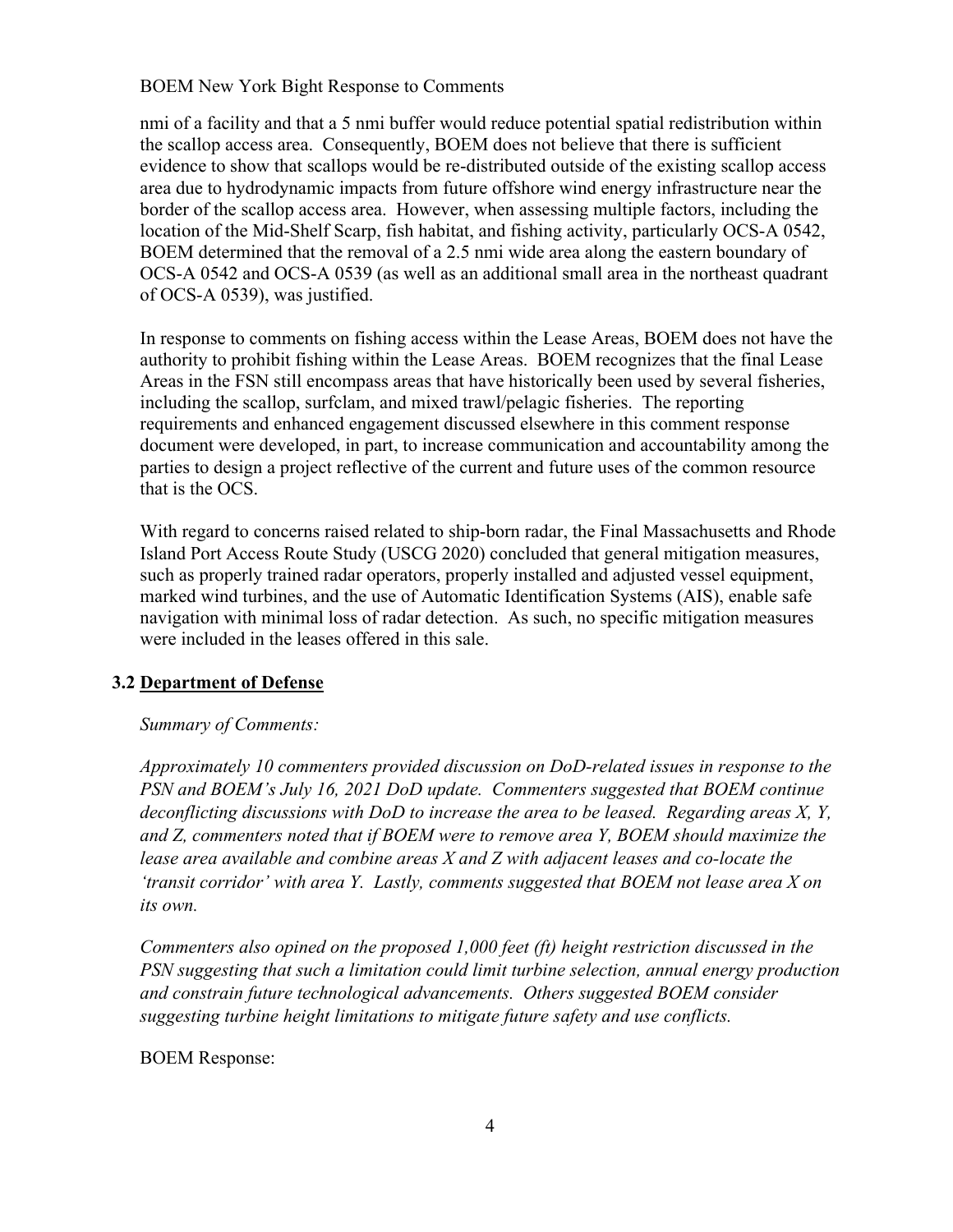BOEM has engaged the DoD and its Military Aviation and Installation Assurance Siting Clearinghouse (Clearinghouse) since the beginning of the NY Bight leasing process to understand their mission critical equities in the region and promote co-existence between offshore wind energy development and military readiness. DoD's latest assessment provided in June 2021 and summarized on the BOEM website [\(https://www.boem.gov/renewable](https://www.boem.gov/renewable-energy/state-activities/new-york-bight)[energy/state-activities/new-york-bight\)](https://www.boem.gov/renewable-energy/state-activities/new-york-bight) reflects the outcome of such coordination efforts. The Clearinghouse requested that "Area Y" within Lease Area OCS-A 0543 be removed from leasing consideration as it overlaps with the W107C planning area utilized by the Department of the Navy's Marine Corps to conduct helicopter refueling exercises. The rest of OCS-A 0543 was potentially suitable for leasing with further coordination with the Clearinghouse and potentially site-specific stipulations; however, BOEM has decided to remove OCS-A 0543 from ATLW-8 due to a multi-factor analysis, including the aforementioned DoD operations, allowing for increased flexibility in the ongoing siting of an adjacent fairway proposed by the USCG, issues raised by the fishing industry, and accounting for seafloor features. Note that BOEM's deferral of lease area OCS-A 0543 for ATLW-8 does not mean that BOEM could not offer the area in a subsequent sale if the balance of various considerations changes in the future.

BOEM has added language to the FSN indicating that Lessees will be expected to coordinate with the Clearinghouse as they design their proposed facility to assess the level of impact on radar operations. This was done in response to potential adverse effects to weather radars, operated by the U.S. Air Force Weather Division's Next Generation Weather Radar, if wind turbine generators exceeding 1,000 ft are used in the remaining Lease Areas in the Hudson South Wind Energy Area (WEA) (OCS-A 0537, 0538, 0539, 0542). If interference is identified from turbines heights greater than 1,000 ft, DoD has indicated that a condition of COP approval may be necessary to require curtailment during severe weather events. Similar language has been added to address potential effects of wind energy development on North American Aerospace Defense Command air surveillance and radar.

### <span id="page-6-0"></span>**3.3 Lease Area Attributes**

### *Summary of Comments:*

*BOEM received approximately 50 comments on questions posed in the PSN regarding the number, size, and orientation of the Lease Areas. Commenters provided both support and opposition for the Lease Areas proposed in the PSN, with some encouraging action to consolidate Lease Areas and make them larger to achieve economies of scale, while others favored maximizing the number of developable lease areas to enhance competition and provide more opportunity for new market entries. Commenters suggested that any reconfiguration of the areas provided in the PSN should follow a set of rules, including consistently sized, commercially viable areas of at least 80,000 acres that have been deconflicted to the greatest extent possible. Lastly, comments varied in support and opposition to prescribed layouts for adjacent leases in Hudson South.*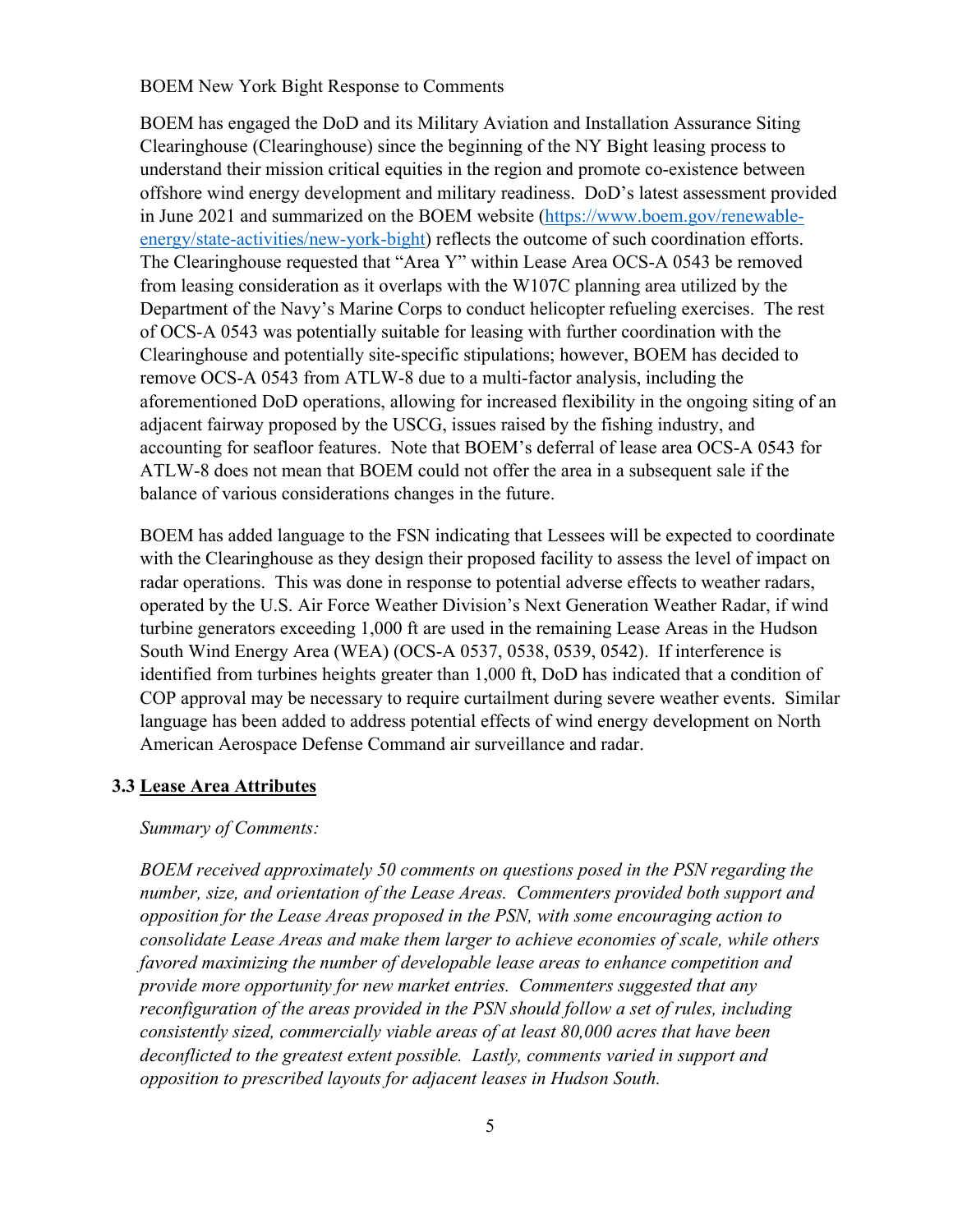# BOEM Response:

BOEM weighed a number of variables in deciding to lease a total of six areas totaling 488,201 acres. From the PSN to the FSN, the final areas represent a 22% reduction in total acreage, as well as removal of two Lease Areas. Reductions and removals were driven by an effort to be responsive to comments received in the PSN and to deconflict the Lease Areas while still ensuring enough area was available to promote competition and to be responsive to state renewable energy targets. While the average size of a lease area is just over 80,000 acres, the size of the Lease Areas ranges from 43,056 to 125,964 acres.

With regard to prescribed layouts within adjacent lease areas in Hudson South, BOEM included a lease stipulation encouraging lessees to implement a layout of surface structures that contain two common lines of orientation. Where such a design cannot be agreed upon among adjacent lessees, each lessee will be required to incorporate a setback from the boundary with the neighboring lease where no surface structures will be permitted.

# <span id="page-7-0"></span>**4. Transit Corridors and Maritime Traffic**

# *Summary of Comments:*

*Approximately 40 commenters provided feedback on transit corridors and maritime traffic. The comments submitted can be sorted into two categories: (i) vessels that will continue to travel within any installations, (ii) and vessels that will avoid them.* 

*For the first category, mainly fishing and recreational vessels, many of the comments focused on the PSN's description of transit corridors. The comments on the width included comments that BOEM's proposed corridors are too narrow (fishers prefer 4 nmi minimum) and too wide (developers suggested 1 nmi was adequate). USCG and other commenters stated that these would not be any formal lanes for transit, and, as such, BOEM should not label them as such. The USCG also commented that no setbacks should be incorporated into the leasing, and, rather, that an aligned layout with common lines of orientation between leases was preferred. Should this not be incorporated, a setback distance greater than any anticipated distances between two structures would be appropriate. This is to provide the mariner and USCG search and rescue pilots with the visual signal that they will need to adjust their course as they move from one lease area to another and the space to perform that course adjustment. Commenters also remarked on the type of traffic BOEM should allow within a lease area, something that is wholly outside of BOEM's authorities. Finally, comments were received regarding the spacing between structures within the array, recommending that spacing be 2 nmi or larger.*

*The second category—vessels that will avoid these areas—mainly concerns the large maritime trade vessels, including international deep draft cargo and tanker vessels, as well as domestic tug and barge. There, the comments concerned setbacks from major traffic*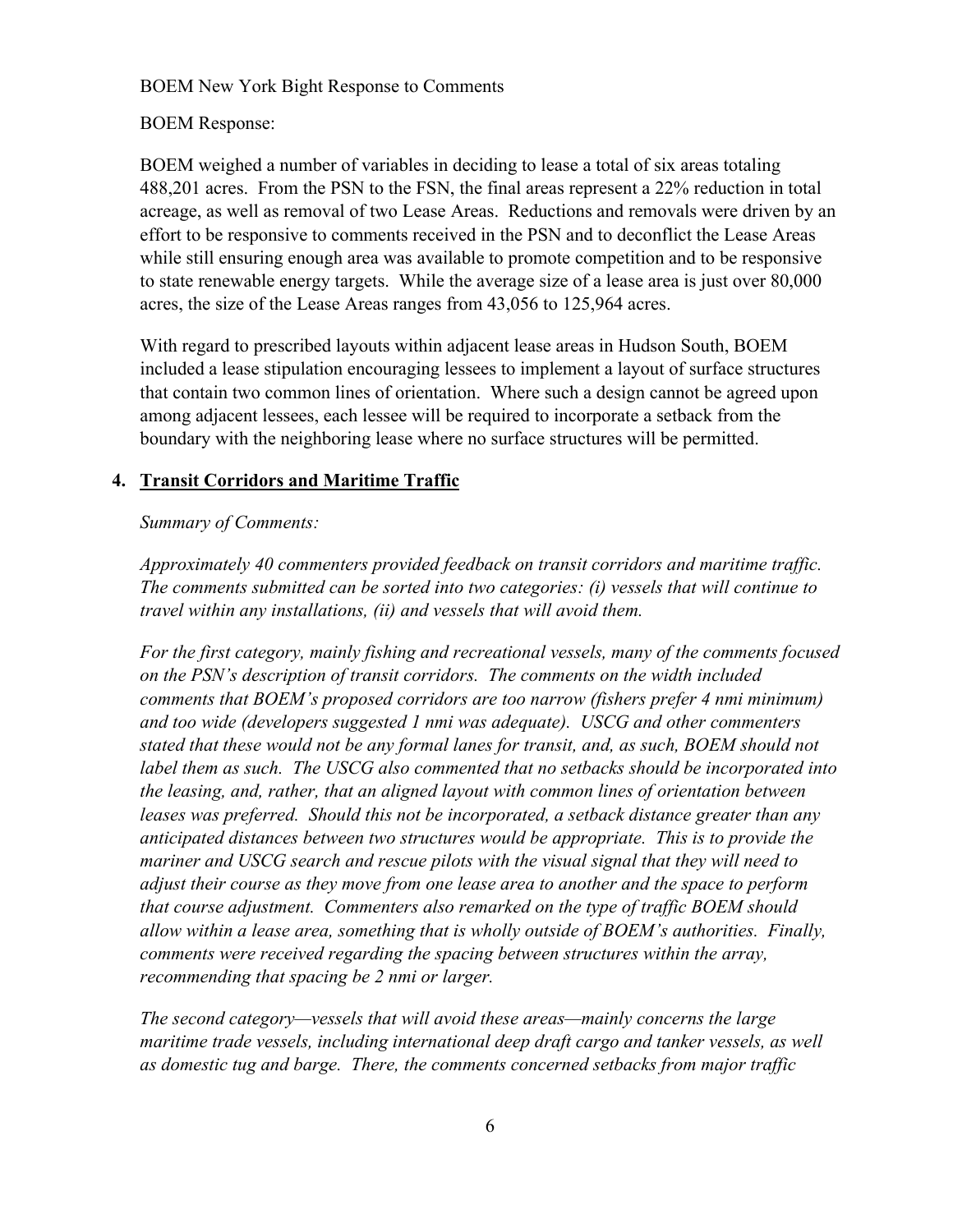*lanes, as well as the USCG's shipping safety fairways. The USCG stated that it is evaluating the Cape Charles to Montauk Shipping Safety Fairway to avoid Hudson North, but acknowledged their public rulemaking process is ongoing.*

### BOEM Response:

The first of the two categories concerns vessels that BOEM anticipated will continue to travel within installations. BOEM agrees with the USCG that requiring common lines of orientation (as described under Navigation and vessel Inspection Circular 01-19) is likely a safe scenario, but BOEM also received credible comments requesting spacing between leases. BOEM considered the New York State Energy Research and Development Authority (NYSERDA) study on fishing vessel transit lanes in the New York Bight, a calculation from the World Association for Waterborne Transport Infrastructure (PIANC) based on standard buffer distances, Maritime Institute Netherlands (MARIN) guidelines, as well as the USCG draft Port Access Route Study (USCG-2020-0172) and concluded that the appropriate setback should be between 1.6 nmi and 2.5 nmi. BOEM proposed 2.44 nmi buffer distances in the PSN and received positive feedback in the comments and via meetings with the fishing community. As a result, BOEM has maintained 2.44 nmi between select leases offered in the FSN. However, we note that the USCG draft Port Access Route Study (USCG-2020-0172) suggests that formal establishment of shipping safety fairways or other routing measures within a wind farm are not necessary to facilitate safe transit.

BOEM acknowledges USCG's concerns regarding the use of transit-related titles for these areas and will refrain from doing so in the future. Further, for any leases that are directly adjacent to one another, BOEM will require a term in the lease agreement that those lessees collaborate on structure layouts with two common lines of orientation (NVIC 01-19), or otherwise incorporate setback from the shared lease boundary. Accordingly, layout spacing between structures can be smaller than the setback sizes recommended above and still allow movement by the largest fishing vessels operating in the area.

Second, for vessels that will avoid transiting through a wind facility, the lease areas being considered are generally outside of the Atlantic Coast Port Access Route Study 2 nmi Marine Planning Guideline buffer distance, with only the Hudson North Lease Area minimally overlapping.

The PSN identified a potential conflict in the Hudson North area (OCS-A 0544) with a new shipping safety fairway designation, as proposed by USCG, to accommodate vessel traffic travelling across the NY Bight from the Delaware Bay area to east of Montauk. The USCG is expected to publish a final Port Access Route Study that will propose an adjusted fairway route that avoids this conflict. The FSN contains language notifying potential bidders that there could be future changes or necessary mitigation measures relating to the developable area of OCS-A 0544 if the proposed fairway route is adjusted during the USCG's subsequent fairway rulemaking process. BOEM and USCG anticipate that the recently published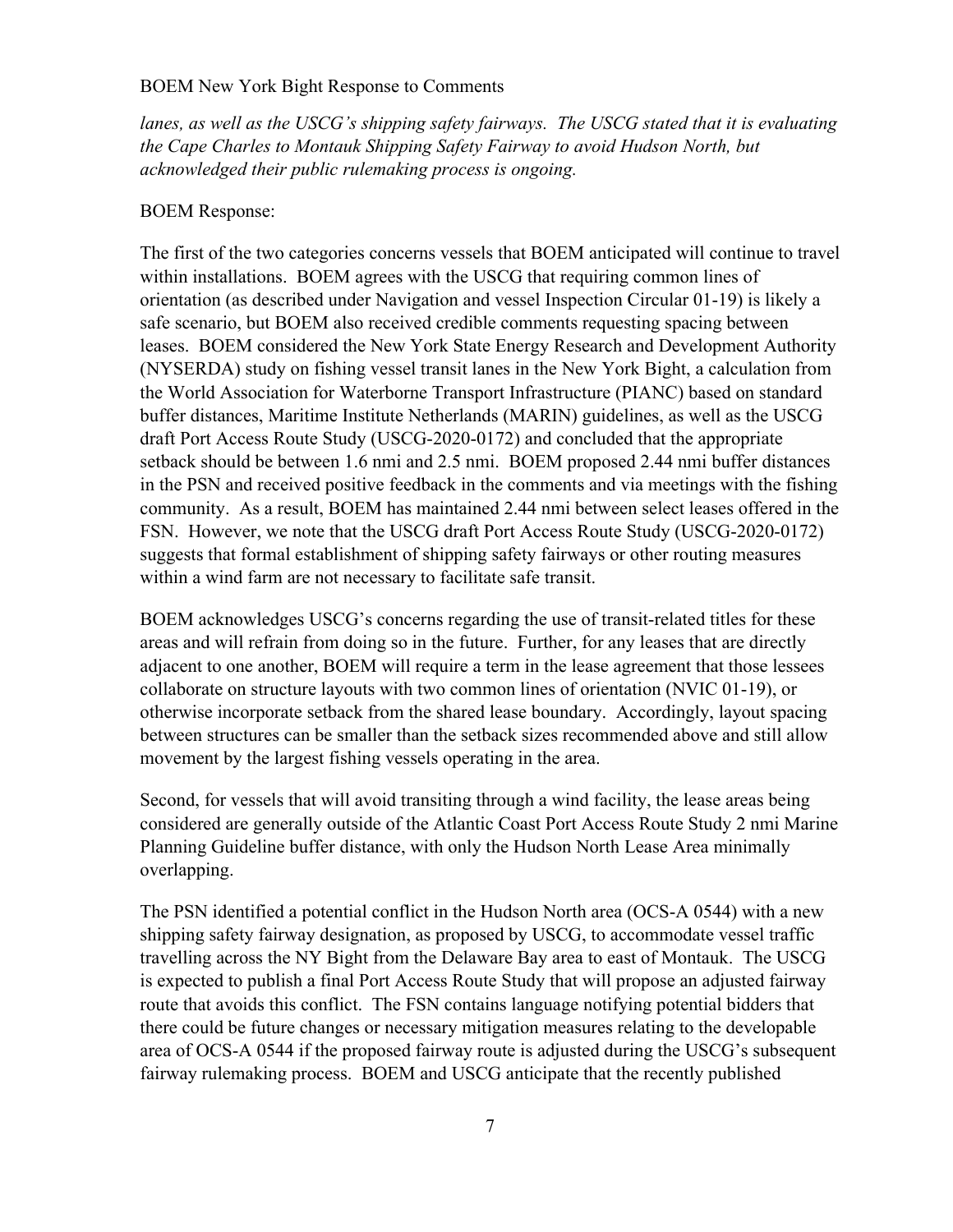fairway route will allow for coexistence of maritime traffic and offshore renewable energy and is including this lease area in this sale as a result. Terms and conditions of COP approval of a potential project may include measures to mitigate conflicts identified as a result of this issue.

## <span id="page-9-0"></span>**5. Benefits to Underserved Communities**

### *Summary of Comments:*

*Approximately 20 commenters provided feedback on lease stipulations that would benefit underserved communities. Commenters generally supported BOEM's goals to benefit underserved communities, programs that deliver environmental justice, and minority- and women-owned-businesses. However, commenters did not agree on the appropriate mechanism to achieve these objectives. Some commenters suggested that BOEM should not actively support these objectives because states are better positioned than the federal government to make meaningful requirements. They referenced existing efforts by states to incorporate initiatives for the benefit of underserved communities in offshore wind solicitations. Additionally, commenters highlighted challenges with including benefits to underserved communities as a consideration in a multi-factor auction.* 

*Commenters generally supported coordinating with states. Commenters were conflicted on whether participants in the Federal leasing process should get credit for efforts intended to meet state solicitation requirements. Some commenters also suggested that wind developers should not leverage prior investments in underserved communities, which would disadvantage new participants in new lease sale processes.*

*There were mixed opinions regarding the consideration of underserved communities during the auction process. Concerns ranged from how the auction mechanisms were crafted, to how and when investments would be selected, to the amount of funding committed, and to enforcement mechanisms. Commenters also listed suggestions for lease stipulations. These stipulations included job training, workforce development, education, and apprenticeship programs; commitments to Project Labor Agreements (PLAs), Labor Peace Agreements, Community Workforce Agreements, and targeted hire agreements; using bonding requirements to incentivize certain investments; and funding state-run programs.*

# BOEM Response:

BOEM is adding a lease stipulation to the final lease package requiring lessees to make reasonable efforts to consult with all communities located within the geographical vicinity of the project, including underserved communities, that may be adversely impacted by the project. The stipulation requires lessees to make reasonable efforts to implement the project in a manner that minimizes, redresses, and mitigates the project's impacts on those communities, if any. The intent of this stipulation is to encourage lessees to identify and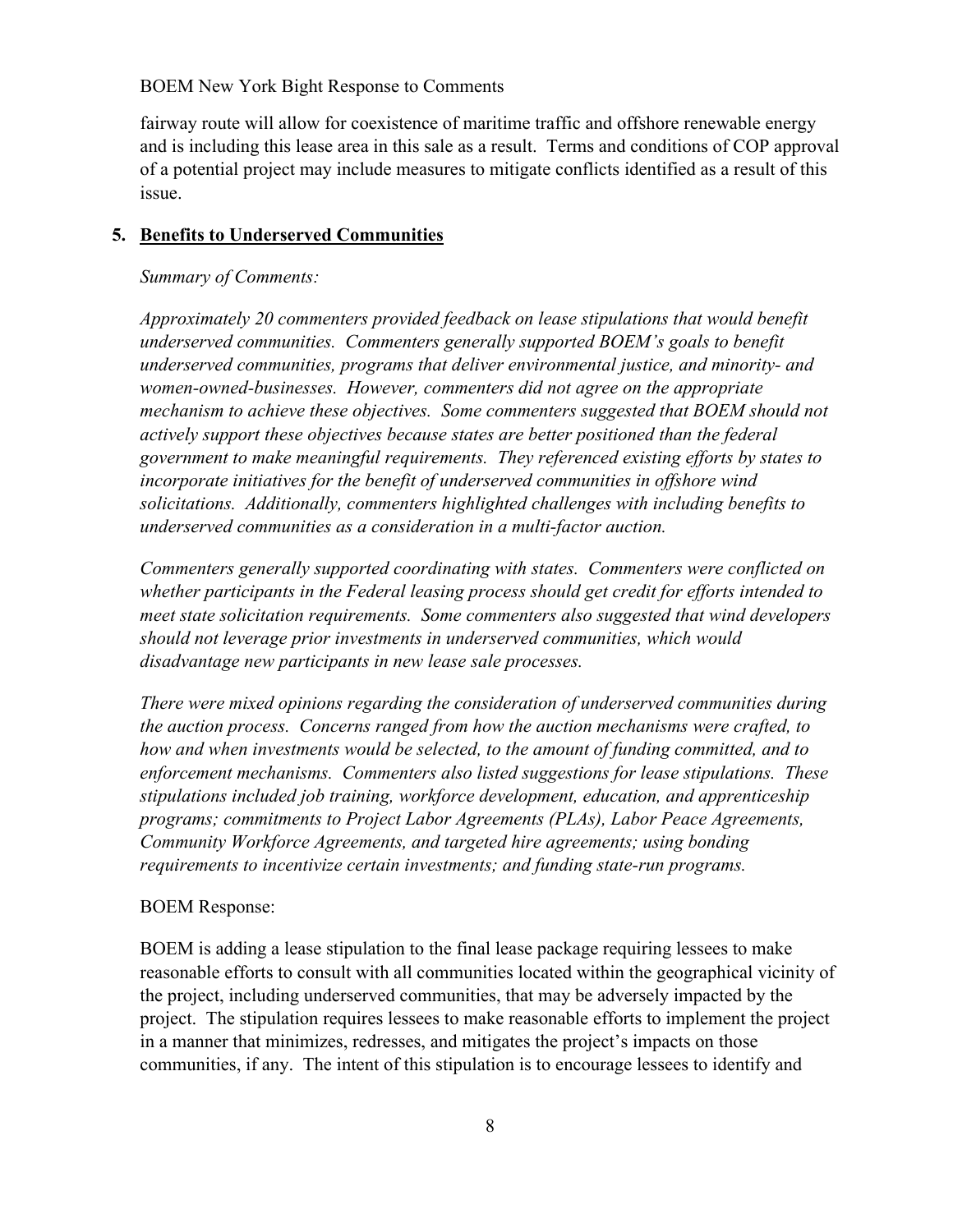engage with underserved communities, including environmental justice communities that may be disproportionately impacted by a project's OCS activities. Lessees are encouraged to collaborate with Federal, state, and local governments, community organizations, and Tribes. BOEM recognizes the critical role states play in directing benefits towards underserved communities. We will coordinate with the states regarding the implementation of our stipulations to minimize duplicative processes and maximize effectiveness. As discussed in Section [19,](#page-23-0) BOEM is holding a single factor auction, and will not be considering any benefits to underserved communities as part of the bid evaluation. Additionally, BOEM will continue to explore options to benefit underserved communities for future lease sales.

# <span id="page-10-0"></span>**6. Project Labor Agreements**

### *Summary of Comments:*

*There were numerous statements of support for BOEM's potential stipulation encouraging PLAs for construction activities. One commenter recommended a requirement that workers employed in the construction, operations and maintenance of offshore wind projects be paid no less than the prevailing wage rate applicable to the classification in the state where the power is being delivered. Commenters also cited numerous benefits of PLAs, including ensuring a skilled workforce, schedule certainty, training programs, improved safety, application of prevailing wages and benefits to workers. Commenters also noted that PLAs would be consistent with existing laws and recent executive orders. However, some commenters expressed concerns about a PLA stipulation. For example, commenters noted that New York and New Jersey already address PLAs in their solicitation processes and are in a better position to manage these provisions due to various complexities associated with PLAs. Finally, one wind developer proposed specific language for a PLA stipulation if BOEM chooses to include one.*

### BOEM Response:

BOEM has added a lease stipulation requiring lessees to make every reasonable effort to enter into a PLA covering the construction stage of any project proposed for the leased area. PLA conditions typically include prevailing wages, no-strike clauses, dispute resolution procedures, and safety and training provisions. If used, the PLAs would require all contractors working on a project to adhere to collectively bargained terms and conditions of employment, whether the contractors are union or nonunion contractors. BOEM's stipulation complements state initiatives for a trained offshore wind workforce, promotes the standardization of training and safety protocols and will contribute to the timely construction of offshore wind projects.

# <span id="page-10-1"></span>**7. Creating a Domestic Supply Chain**

*Summary of Comments:*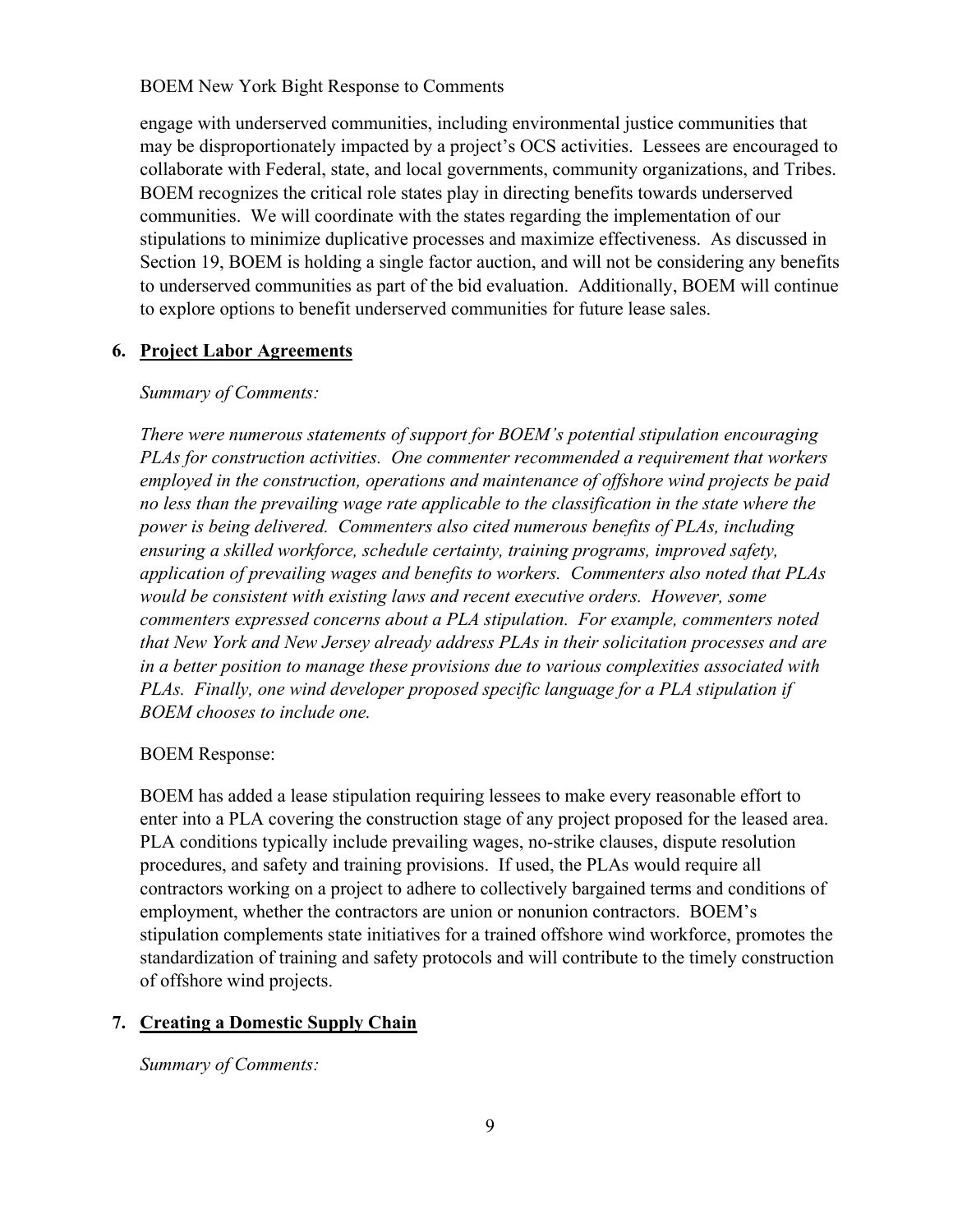*Approximately 40 commenters provided feedback on BOEM's request for information on creation of a domestic supply chain. There were comments for and against BOEM's involvement in incentivizing the development of a domestic supply chain. Supporters cited some of the potential benefits of an enhanced domestic supply chain, such as domestic jobs and less reliance on foreign countries. However, some commenters noted that New York and New Jersey already consider local content in their offshore wind solicitations, and that states are best positioned to determine these requirements. Some opponents also argued that many potential programs for ensuring domestic content could be too restrictive given the complexity and uncertainty associated with the evolving offshore wind industry.*

*Among supporters of BOEM's involvement in this issue, some potential options for incentivizing the domestic supply chain include:*

- *A minimum domestic content percentage, potentially with waiver provisions*
- *Requirements to enter domestic PLAs or related agreements*
- *Dollar commitments during the auction stage that could be made lease stipulations*
- *Facilitating loans from the Department of Energy's Loan Programs Office*
- *Increasing the visibility of BOEM's pipeline of lease sales*
- *Focusing efforts on floating offshore wind*
- *Lease auction bidding credits*
- *Credits against rent and operating fee obligations for certain investments*

### BOEM Response:

Recently, the Department of the Interior announced an offshore wind leasing path forward to help the nation meet the Administration's 30 gigawatts (GW) by 2030 goal. This effort will provide a roadmap to increase certainty and transparency in the leasing process. This path forward includes up to seven new offshore lease sales by 2025, including those in the Gulf of Maine, New York Bight, and Central Atlantic, as well as for areas offshore the Carolinas, California, Oregon, and in the Gulf of Mexico. Currently, the offshore wind industry is highly dependent on international supply chains. This introduces uncertainty and risk in the construction and operation of a growing number of proposed offshore wind facilities.

There is significant domestic offshore industrial manufacturing capacity and expertise that can be utilized to manufacture components of offshore wind facilities and enhance predictability in the project development life cycle. A mature U.S. supply chain will help lower project risk and costs through the diversification of the supply chain.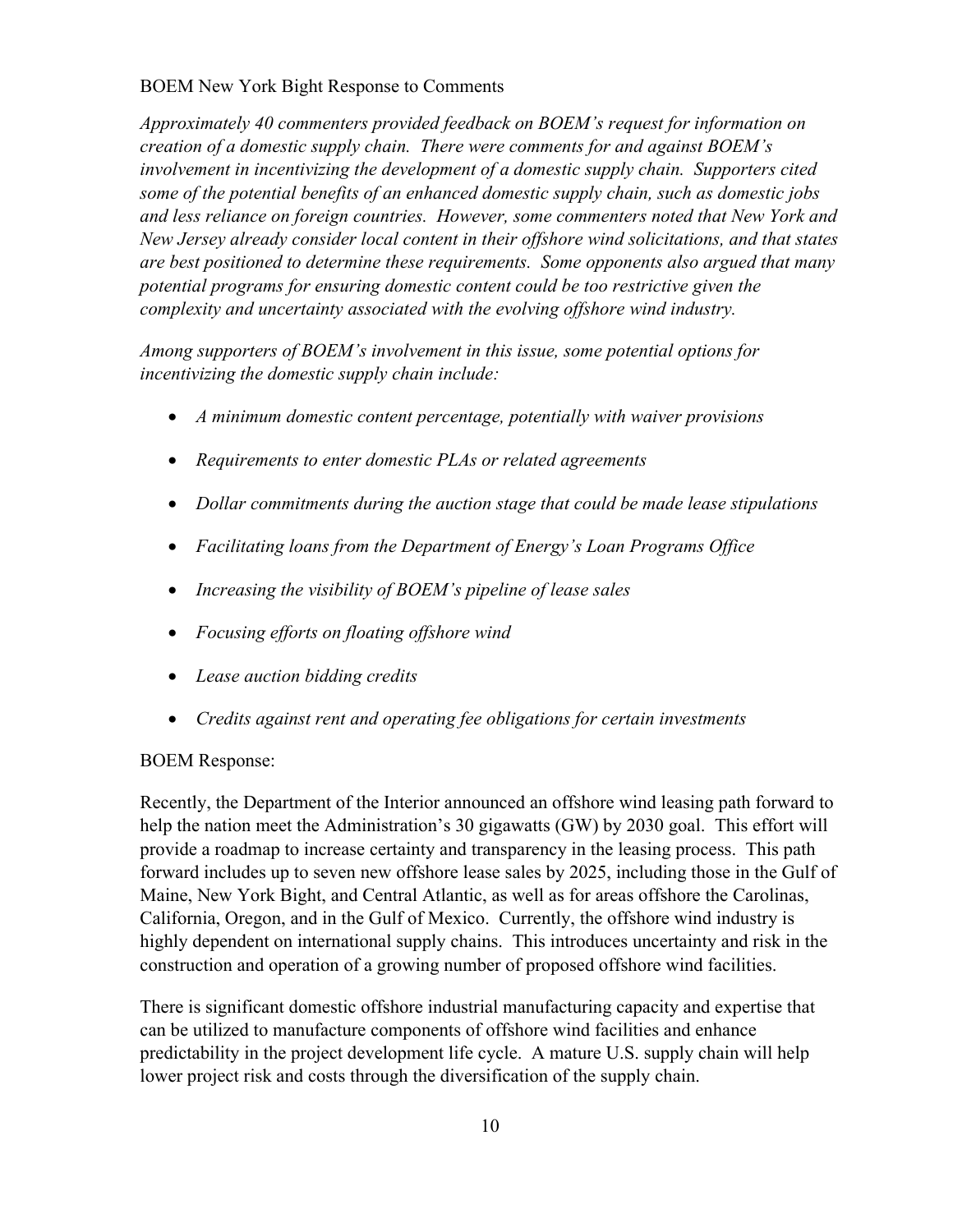To advance this vision, BOEM has included two lease stipulations in the New York Bight FSN. The first stipulation requires lessees to establish a statement of goals in which the lessee will describe their plans for contributing to the creation of a robust and resilient USbased offshore wind supply chain. Regular progress updates will be provided to BOEM and made publicly available.

The second stipulation encourages the lessee to procure major offshore wind components domestically, which may make them eligible for a 1% operating fee rate for a period of five years. BOEM appreciates that a poorly designed domestic content requirement or incentive could potentially give rise to conflicts with state and other efforts. Accordingly, BOEM has designed its lease stipulations relating to supply chain to be as compatible as possible with other efforts including the offshore wind energy procurements from New York and New Jersey. Recognizing that the U.S. supply chain is still in its infancy, BOEM seeks to encourage investment in major offshore wind component suppliers through an incentive rather than a performance requirement. Moreover, acknowledging the complexity of the supply chain, lessees have the flexibility to meet the incentive threshold by selecting four of eight major offshore wind components listed in the lease stipulation.

# <span id="page-12-0"></span>**8. Native American Tribes, Ocean User, and Stakeholder Engagement and Coordination**

### *Summary of Comments:*

*Approximately 30 commenters provided feedback on engagement with Native American Tribes, ocean users and stakeholders. Commenters were generally supportive of BOEM's intention to include a progress reporting requirement for lessee engagement activities; however, there were several recommendations on how to ensure that such a reporting requirement achieved its intended purpose. Several comments suggested measures that*  would make engagement more meaningful, including requiring lessees to document what *they learned from meetings and how those findings were or were not integrated into the project planning and design process. Comments differed on the required frequency of reporting (e.g., quarterly or annually), and some suggested that the timing be aligned with state reporting requirements. Several comments expressed concern about overburdening Tribes and stakeholders with meetings, consultations, and progress reports that they would then in turn have to review for accuracy. Suggestions ranged from compensating Tribes and stakeholders for time spent attending meetings to requiring and providing a third party to verify the contents of the reports and the responsiveness of lessees to stakeholders, including at the COP stage. Commenters requested that progress reports be made publicly available; however, several comments expressed concern about the confidentiality of information in those reports (e.g., sensitive Tribal or proprietary lessee information).* 

*The PSN noted that BOEM has received feedback that the potential addition of up to eight new OCS wind leases, each owned by a different lessee, burdens Tribes and stakeholders that have limited resources and that are already seeking to engage with existing lessees.*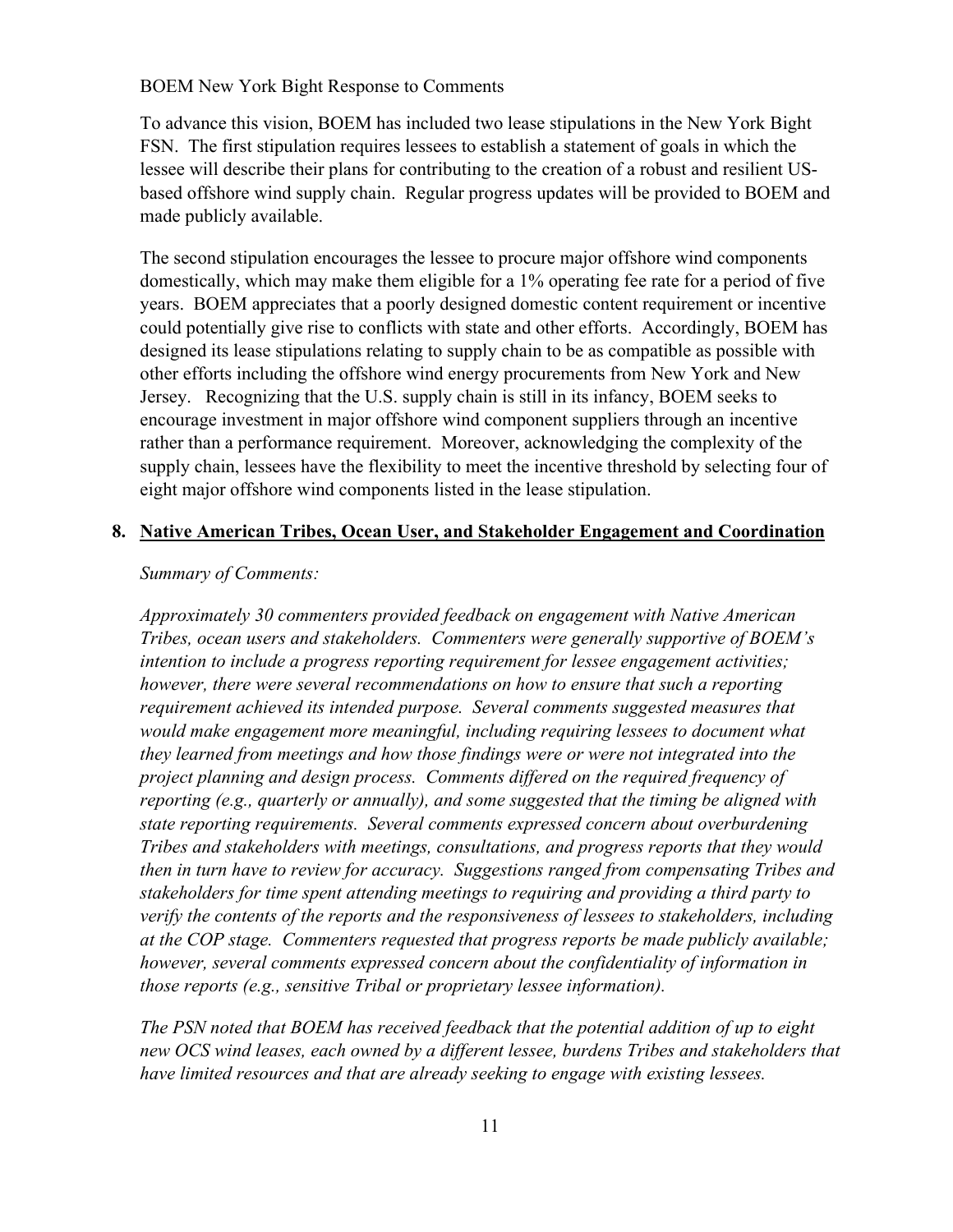*Approximately 20 commenters provided feedback on the topic, with most expressing positive support for the recognition of the problem and the proposed solution. Several comments highlighted that BOEM needs to play an active role in the facilitation of stakeholder engagement, particularly early in the process, and not promote more meetings as 'check the box' exercises, but as meaningful engagement. Commenters suggested that meetings be regional in focus, while others emphasized the importance of in-person meetings where stakeholders work and live, as well as streaming and recording options, as appropriate. Several comments strongly encouraged requiring collaboration among lessees, not just for engagement, but also for transmission, turbine layouts, etc.*

### BOEM Response:

BOEM recognizes the need and importance of early, consistent, transparent, and meaningful engagement between lessees and Tribes, ocean users, underserved communities, and other stakeholders ("Tribes and parties") potentially affected by lessees' project activities on the OCS.

In response to comments, BOEM is building upon a previously used lease stipulation to require a semi-annual progress report. Within the progress report, lessees will identify Tribes and parties potentially affected by proposed activities and provide updates on engagement activities. The report will document potential adverse effects from the lessee's project to the interests of Tribes and parties. The report will also describe how a project has been informed or altered to address those potential effects, and any planned engagement activities during the next reporting period. BOEM will review progress reports and provide a feedback mechanism for Tribes and parties to comment on the reports. Where appropriate, BOEM will pass comments along to the lessee to be addressed. Should the lessee not address the comments provided by BOEM in a timely and adequate manner, BOEM reserves the right to require specific mitigation (e.g., third party verification or mediation at the lessee's expense, alteration/adjustment of the required reporting frequency).

In acknowledgment of the existing and growing consultation burden placed on many affected Tribes and other parties, the stipulation also requires, to the maximum extent practicable, that lessees coordinate with one another on engagement activities. It is BOEM's intention that this requirement to coordinate engagement apply not only to meetings proposed by lessees, but also to reasonable requests to coordinate engagement requested by Tribes and parties. In addition, the progress report incorporates communication plans for fisheries (Fisheries Communication Plan, [FCP]), Tribes (Native American Tribes Communication Plan, [NATCP]), and agencies (Agency Communication Plan, [ACP]), which serve to guide engagement activities with those groups.

BOEM will continue to explore options to build upon and improve its own engagement practices with affected Tribes and other parties.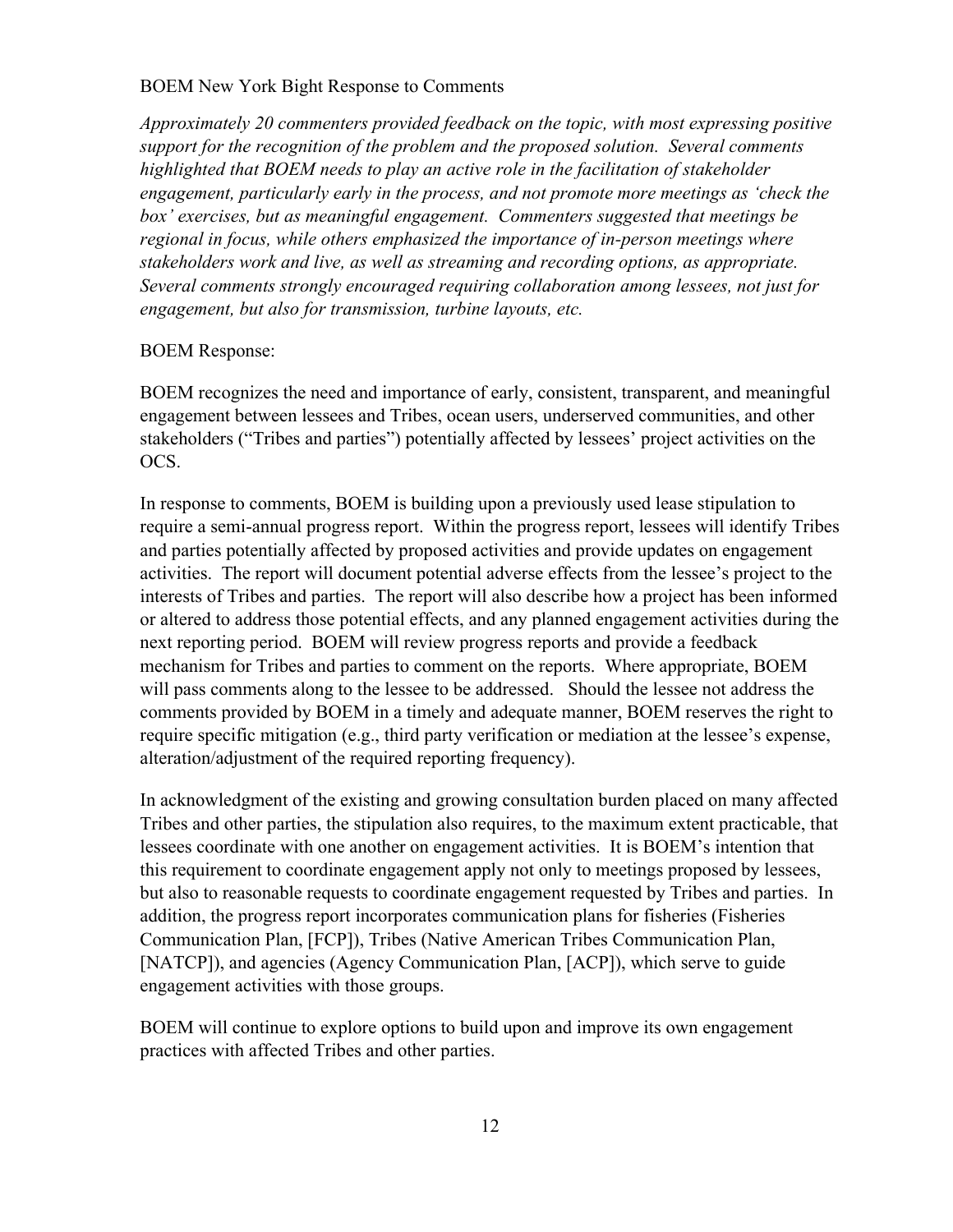# <span id="page-14-0"></span>**9. Limits on the Number of Lease Areas Per Bidder**

## *Summary of Comments:*

*Approximately 20 commenters provided feedback on the limits on the number of lease areas per bidder. The feedback requested was whether BOEM should limit the number of areas a bidder can win to one or allow for two or more areas to be won by a single bidder. The vast majority of commenters, comprised of representatives from the wind industry, the States of New York and New Jersey, trade and labor groups, and non-governmental organizations, preferred a limit of one lease area per bidder regardless of the number of areas offered for sale. The most commonly cited reasons for this position were an interest in maximizing competition in future wind energy procurements, as well as an interest in limiting consolidation of the offshore wind market to a limited number of developers. One of the cited justifications for limiting the numbers of areas a bidder may win was that it would translate to lower costs for ratepayers. In addition, another commenter suggested that limiting the number of lessees could improve coordination across areas.*

*Two offshore wind developers argued for the removal of the one per customer limits, stating that the areas identified in the PSN are smaller than those offered in previous lease sales, may not be of equal value, and would, therefore, limit opportunities for economies of scale in the supply chain and financing.* 

*Two commenters focused on the number of winners for a given lease, with one preferring a single winner format and the other preferring co-lessees and joint bidding to provide flexibility for developers during auctions. Another commenter was more concerned with the uncertainty and delays that would be added to the leasing process if bidders could win more than one lease.*

# BOEM Response:

BOEM concurs with the conclusions presented by New York, New Jersey and most commenters, that there are benefits to the development of offshore resources on the OCS from increased competition and diversification of the offshore wind industry. Consistent with the majority of commenters, BOEM has concluded that increased competition is likely to lead to a more diverse pool of lessees and potential developers in the United States, expanding opportunities for innovation in this sector, and insulating this nascent industry against unforeseen risks and challenges.

Moreover, the marginal benefit to a lessee of developing two leases is unlikely to outweigh the benefits from greater competition for state offshore wind energy offtake agreements. While a one lease per bidder restriction could potentially lead to a decrease in the overall bonus bids received, BOEM agrees that increased competition for state wind energy procurements offers greater potential benefits to state procurement processes and state ratepayers than the economies of scale that could be obtained by a lessee procuring two NY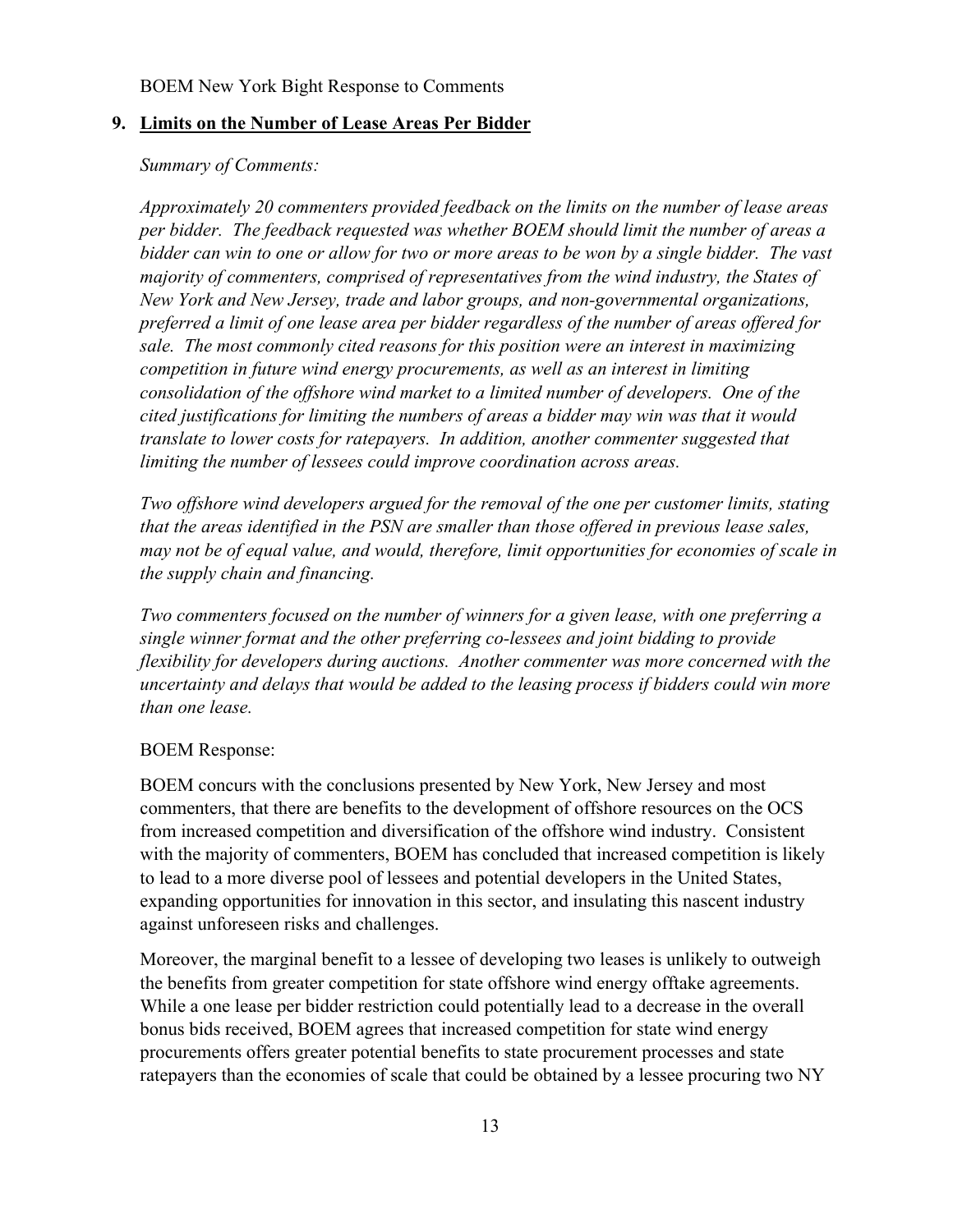Bight leases. These projects are likely to be multi-billion-dollar investments, a figure which affords considerable opportunities for economies of scale on a project-by-project basis, i.e., without lessees winning multiple leases.

Therefore, BOEM is limiting the number of lease areas any bidder can win to one, as was done in BOEM's most recent sale in December of 2018, ATLW-4A offshore Massachusetts. BOEM also agrees that there is a strong interest in coordination across areas, and accordingly will introduce requirements for enhanced coordination, as discussed throughout the FSN and required in the lease. In addition, BOEM will limit bidding to single entities, since a joint venture can qualify as the entity bidding on behalf of parties wishing to act as co-lessees. Bidding by single entities will decrease the potential for anti-competitive behavior. BOEM's regulations also allow a lessee to assign a lease to another entity that is qualified by BOEM, which would allow a winning bidder to bring on additional parties once in possession of a lease.

# <span id="page-15-0"></span>**10. Fiscal Terms**

### *Summary of Comments:*

*Nine commenters provided feedback on fiscal terms. Commenters generally supported BOEM's proposal to simplify the rental calculation (no commenters opposed this proposal). One commenter proposed using rental rates to incentivize certain actions, in particular the use of foundation types that do not require pile driving (also known as quiet foundations). Another commenter suggested that projects undergoing phased development should pay reduced rental rates. One commenter requested clarification regarding some of the details of the rental rate calculation. Commenters also supported BOEM's proposal to use Zone J for projects connecting to New York City but suggested the use of Zone K for projects connecting to Long Island. Other commenters suggested that operating fee payments should be based on wholesale market price wherever the energy is delivered.*

### BOEM Response:

BOEM has revised and simplified the rental language in Addendum "B" of the lease. The simplification generally maintains the existing rental payment approach, where a lessee pays rent on undeveloped or non-generating acreage and an operating fee once a wind energy project begins generating electricity. Calculating rent is simplified and will become a threestep process where rent is calculated on the portion of the lease not authorized for commercial operations, rent is calculated on the portion of the lease authorized for commercial operations but without operating turbines, and the two rates will be summed to equal the total rent due. An operating fee will be due for the generating portion of the lease. Lease rental payments already consider phased development since rent is not paid on generating acreage. Lease rental rates are already low at \$3.00/acre, so a rental incentive for phased development is unlikely to speed the development of offshore wind projects.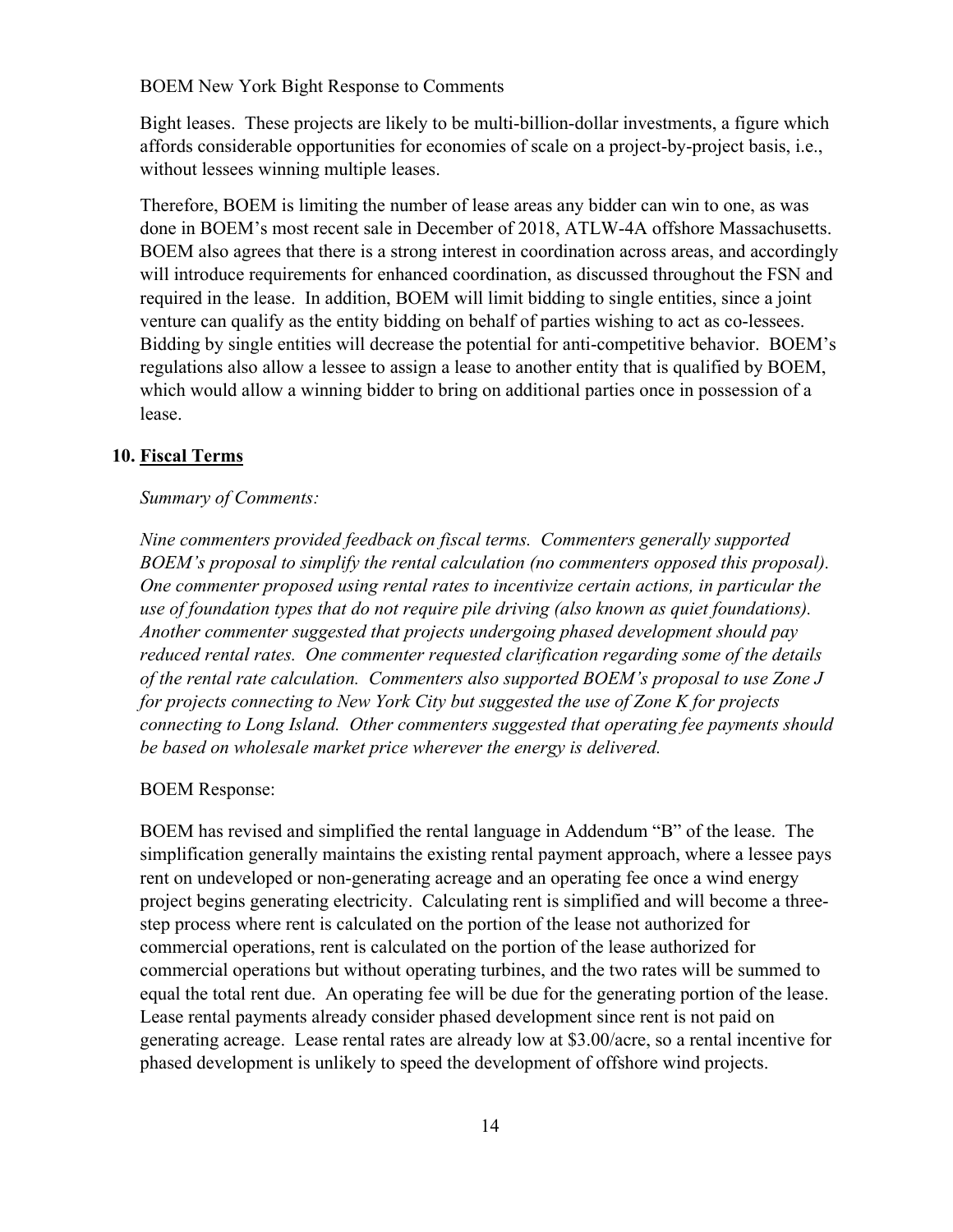BOEM will use New York Independent System Operators (NYISO) Zone J as a price benchmark for all New York Bight lease areas. NYISO's Zone J is among the most liquid regional benchmarks and provides the greatest certainty to lessees.

# <span id="page-16-0"></span>**11. Industry Standards for Environmental Protection**

# *Summary of Comments:*

*Approximately 15 commenters provided feedback on industry standards for environmental protection. Several commenters recommended BOEM establish industry standards and guidelines for environmental protection through lease stipulations or incentives. Suggestions and examples of industry standards to reduce and minimize noise and mitigation measures to prevent future vessel collisions were provided. Recommendations included BOEM encouraging developers to use current data and modern technology and consideration of research by the National Offshore Wind Research and Development Consortium. Commenters also recommended BOEM require lease holders and lease holders' contractors to follow data collection and reporting standards, such as regional scientific plans to monitor and minimize environmental impacts in the New York Bight and adoption of "independent verification methods." It was also recommended that BOEM require offshore wind developers to include contributions for regional environmental and fishery monitoring in lease bid prices. Other commenters expressed concerns that wind turbines may damage historic shipwrecks off the coast of New Jersey.*

# BOEM Response:

BOEM has included several standard operating conditions and lease stipulations in the FSN that address minimizing impacts to the environment. Lessees OCS activities must comply with the standards in the Project Design Criteria and Best Management Practices found in BOEM's notice

[\(https://www.boem.gov/sites/default/files/documents//PDCs%20and%20BMPs%20for%20A](https://www.boem.gov/sites/default/files/documents/PDCs%20and%20BMPs%20for%20Atlantic%20Data%20Collection%2011222021.pdf) [tlantic%20Data%20Collection%2011222021.pdf\)](https://www.boem.gov/sites/default/files/documents/PDCs%20and%20BMPs%20for%20Atlantic%20Data%20Collection%2011222021.pdf) last revised on November 22, 2021. The 2021 BA and letter of concurrence from which these measures were derived may be found here: (https://www.boem.gov/renewable-energy/nmfs-esa-consultations).

BOEM included a requirement for an FCP that provides for:

- Two-week advance notice of survey activities;
- Notice to federal and state license holders known to operate near the project area through methods other than "Notices to Mariners;"
- Inclusion of a survey schedule that, to the extent practicable, avoids peak fishing activity;
- Commitment to establish a replacement/compensation process for lost gear and a complaint management procedure for said replacement/compensation process; and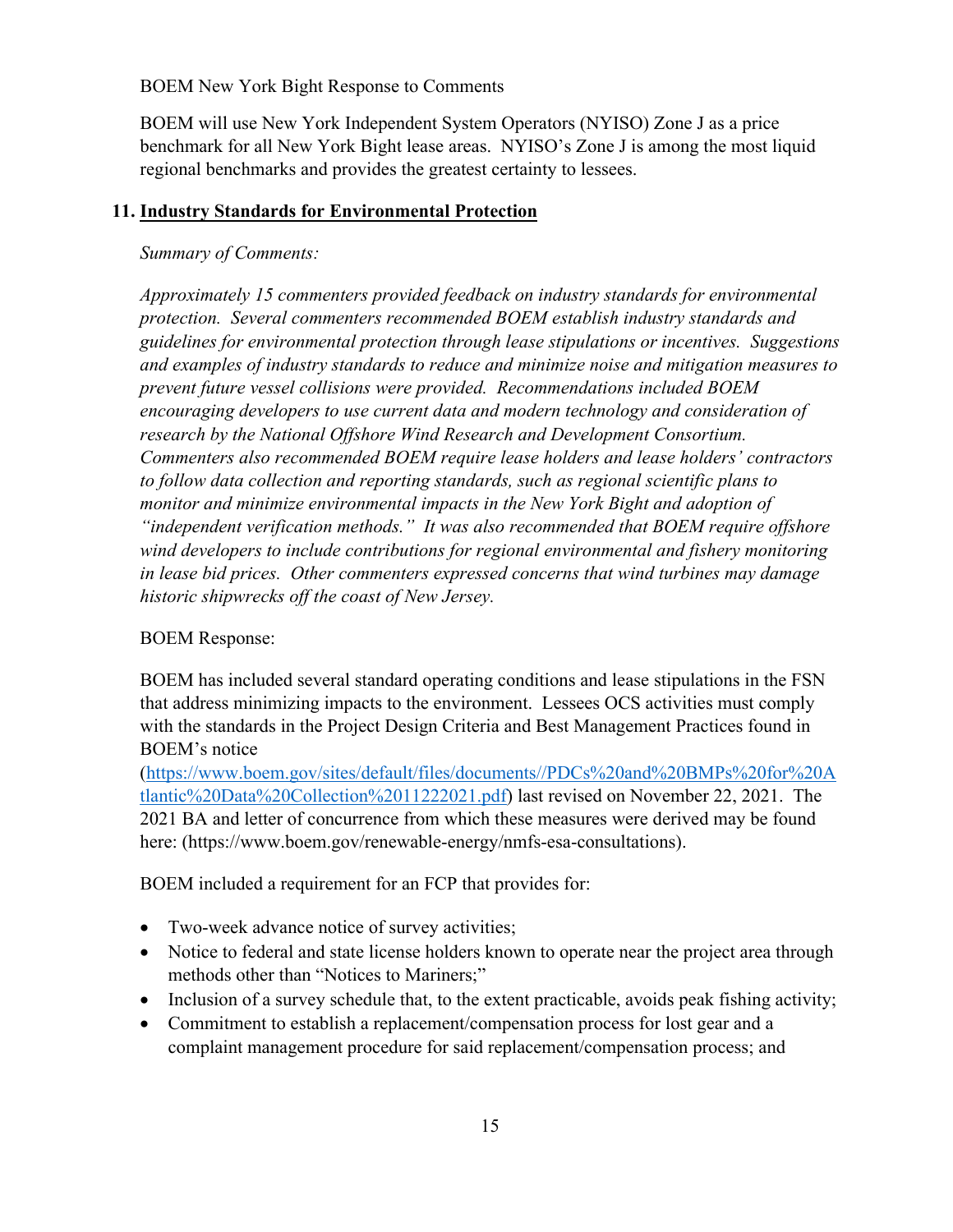• Requirement to provide an annual summary of filed claims and outcomes to BOEM to better understand the frequency and extent of gear interactions.

BOEM also included an Archaeological Survey Requirement to determine whether any potential archaeological resources are present in the survey area, and to avoid or minimize impacts to the resource from potential future development on the lease, which will be subject to appropriate environmental review.

Concerning contributions for regional environmental and fishery monitoring efforts, OCSLA requires that all bids for a lease be paid to the U.S. Treasury and, therefore, bid amounts may not be transferred to regional environmental and fishery monitoring efforts. BOEM can require appropriate mitigation, including monitoring, at later stages of decision making.

### <span id="page-17-0"></span>**12. Coordinated Transmission and Cable Routing**

### *Summary of Comments:*

*Several commenters provided recommendations on ways to limit the impacts of coordinated transmission and cable routing on ocean habitats. Commenters suggested that transmission cables from the lease areas run directly to the nearest landfall and be as short as possible, and others noted the need for deep cable burial to avoid impacts on marine habitats. Others suggested limiting impacts of coordinated transmission and cable routing on fishing, including a suggestion that cables avoid fishing grounds at all costs. Commenters urged BOEM to require coordination, both among developers with regard to shared cable corridors for neighboring projects, as well as between developers and fishing industry stakeholders. A commenter also advocated for coordination between submarine cables and offshore wind energy projects at the earliest stages of project planning and suggested that uncoordinated offshore wind development posed the risk of damaging submarine cables from vessel and structure anchoring.*

### BOEM Response:

BOEM received several comments concerning the need for a more coordinated approach for transmission planning. In most cases, this was driven by a desire to minimize impacts to the environment and the fishing industry. These comments suggest BOEM take steps to minimize the overall amount of cabling, ensure proper burial and monitoring, and to take steps to improve coordination among lessees for the use of shared infrastructure and/or cable corridors. In addition, BOEM has an interest in maximizing the utility of the limited number of land-based points of interconnection to the grid. BOEM recognizes that the identification of shared infrastructure, and/or cable corridors is subject to a number of conditions that may not be known at the time of lease sale. This may include the point of interconnection, obstacles to cable routing that are not identified until the lessee undertakes survey work, and other conditions concerning transmission in an offtake agreement.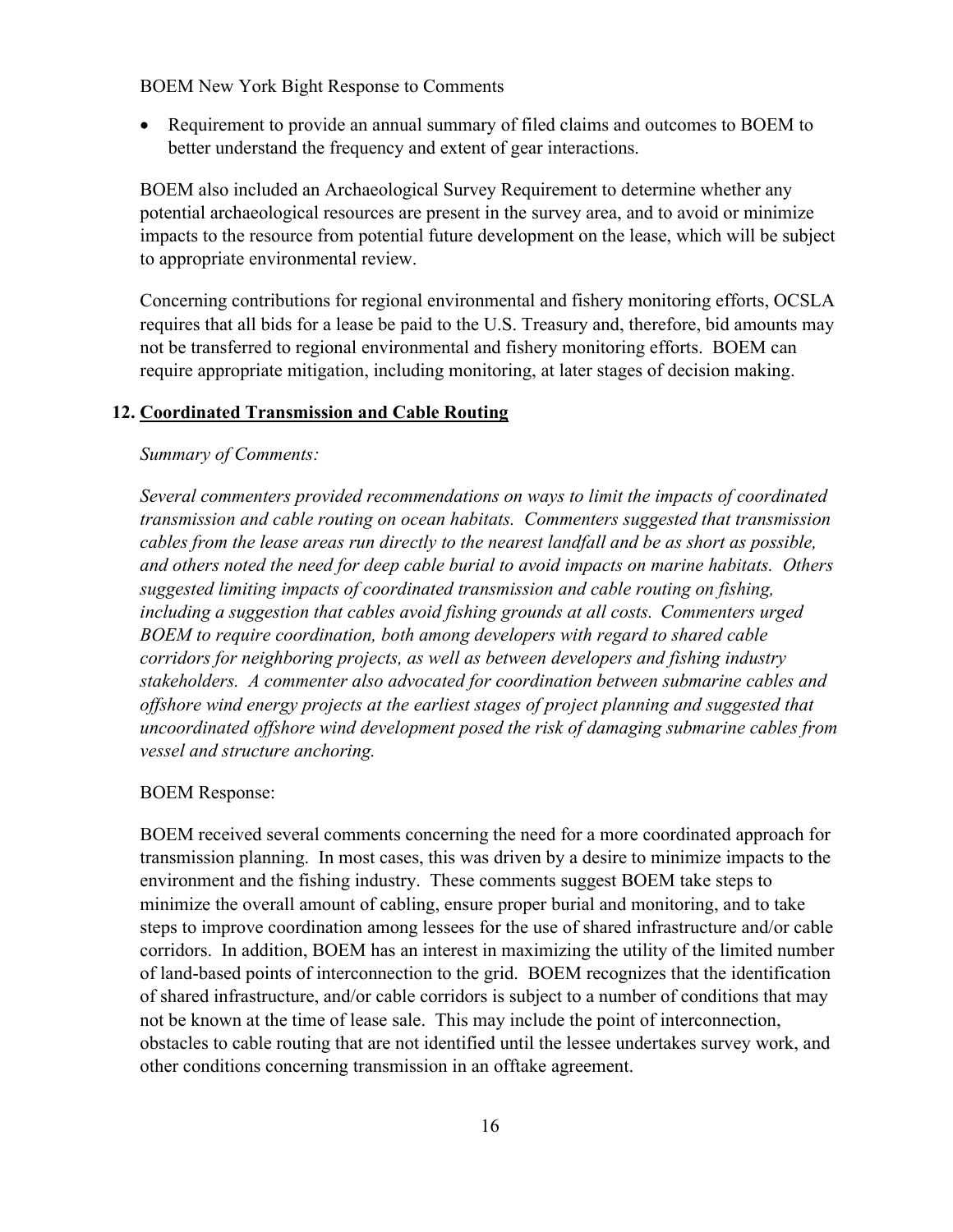BOEM is continuing efforts to take a planned approach to transmission, while working with Federal partners including the Department of Energy and the Federal Energy Regulatory Commission, and is evaluating options including the use of cable corridors, regional transmission systems, meshed systems, and other mechanisms. Therefore, in the future, BOEM may condition COP approval on the incorporation of such methods, where appropriate and consistent with law. BOEM encourages lessees resulting from this sale to engage in early coordination with adjacent lessees, states, Tribal Nations, and other ocean users to identify ways to minimize impacts from transmission. In addition, BOEM has modified the lease stipulations concerning engagement with Tribes, ocean users, underserved communities, and stakeholders to explicitly seek input and discussion surrounding transmission easements prior to proposing such easements.

The appropriate burial depth and routing for cables is largely dependent on site-specific conditions. Accordingly, BOEM requires a cable burial depth study prior to any installation of cables, which is based on extensive survey work. It should also be noted that as BOEM is not the purchaser of electricity from the wind farms—the land-based point of interconnection is negotiated between the lessee and the appropriate state entity and is not within BOEM's jurisdiction.

# <span id="page-18-0"></span>**13. Compensation Plans**

# *Summary of Comments:*

*Several commenters recommended that BOEM establish a compensation plan for fishermen. Recommendations and suggestions for compensation plans included:* 

- *Consideration of a lease stipulation requiring the development of a consistent, equitable, and science-based fisheries compensation process.*
- *Developer-created compensation fund for fishing vessels and crewmembers impacted by wind turbines and/or cables.*
- *Mitigation and compensation plans designed on a regional basis, instead of a stateby-state approach.*

# BOEM Response:

The reporting requirements and enhanced engagement discussed elsewhere in this comment response document were developed, in part, to increase communication, transparency and accountability among the parties to design a project reflective of the current and future uses on the OCS. These communication tools should reduce space-use conflicts and the potential for compensatory mitigation. BOEM recognizes that there are benefits in a more standardized approach to mitigating impacts to fisheries. On November 23, 2021, BOEM published a Request for Information to begin developing a more standard mitigation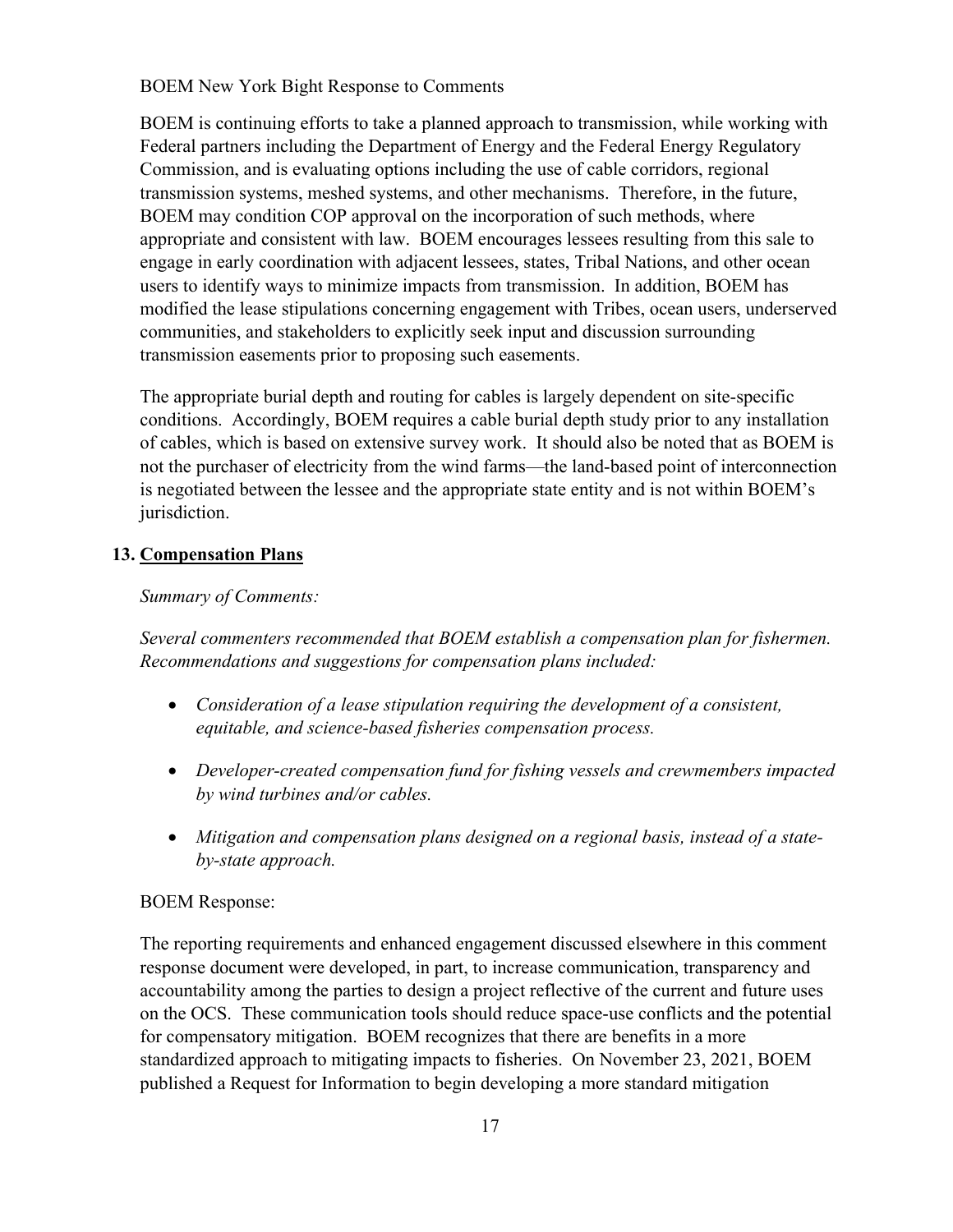approach, including compensatory mitigation (see: [https://www.boem.gov/renewable](https://www.boem.gov/renewable-energy/fishing-industry-communication-and-engagement)[energy/fishing-industry-communication-and-engagement\)](https://www.boem.gov/renewable-energy/fishing-industry-communication-and-engagement). However, BOEM believes that, in the absence of a standard guidelines for fisheries mitigation, fisheries mitigation plans (inclusive of compensation plans) should be developed when project-specific impacts are better defined. Therefore, BOEM believes that it is not necessary to require compensation plans in lease terms prior to fully understanding specific project impacts and the completion of BOEM fisheries guidance development.

# <span id="page-19-0"></span>**14. Fisheries Data Usage**

# *Summary of Comments:*

*Several commenters discussed methods used to collect and analyze fisheries data. One commenter argued that the relative use index is overly reliant on AIS data, which does not represent all fishing activity in the New York Bight. Another commenter stated that BOEM should look at Vessel Monitoring System (VMS) and other kinds of data, including recreational fishing data. Two commenters argued that the economic value of fishery resources must be considered when analyzing fisheries data. A commenter urged BOEM to consider past, current, and potential future changes in fishing activity when assessing areas to lease or not to lease for renewable energy development and another commenter argued that that the appropriate research studies must be done to determine the spatial operational needs of mobile gear fisheries operating in the mid-Atlantic Bight. A commenter was also concerned that scallop surveying would not be possible in the proposed 1 nmi x1 nmi layout which would reduce the overall number of scallops surveyed and reduce the total number of scallops that fishermen will be able to catch in other areas.*

# BOEM Response:

BOEM relies upon the best available science in evaluating leasing options. This approach has not limited BOEM to any single dataset in understanding past and current fisheries usage. BOEM has used information provided by the NMFS including fishing vessel trip reports, vessel monitoring systems, and the NMFS revenue exposure calculations. In addition, BOEM also evaluated AIS data, the latest information on potential environmental effects from offshore wind energy facilities, and comments received during the entirety of the planning and analysis of leasing in the NY Bight. With regard to the feasibility of future scallop surveying within a developed offshore wind facility, BOEM has committed with the National Marine Fisheries Service to develop a program for mitigating impacts to fisheries survey operations.<sup>[2](#page-19-1)</sup> Furthermore, the issuance of a lease does not authorize the construction

<span id="page-19-1"></span><sup>&</sup>lt;sup>2</sup> [https://www.boem.gov/bureau-ocean-energy-management-and-national-oceanic-and-atmospheric](https://www.boem.gov/bureau-ocean-energy-management-and-national-oceanic-and-atmospheric-administration)[administration](https://www.boem.gov/bureau-ocean-energy-management-and-national-oceanic-and-atmospheric-administration)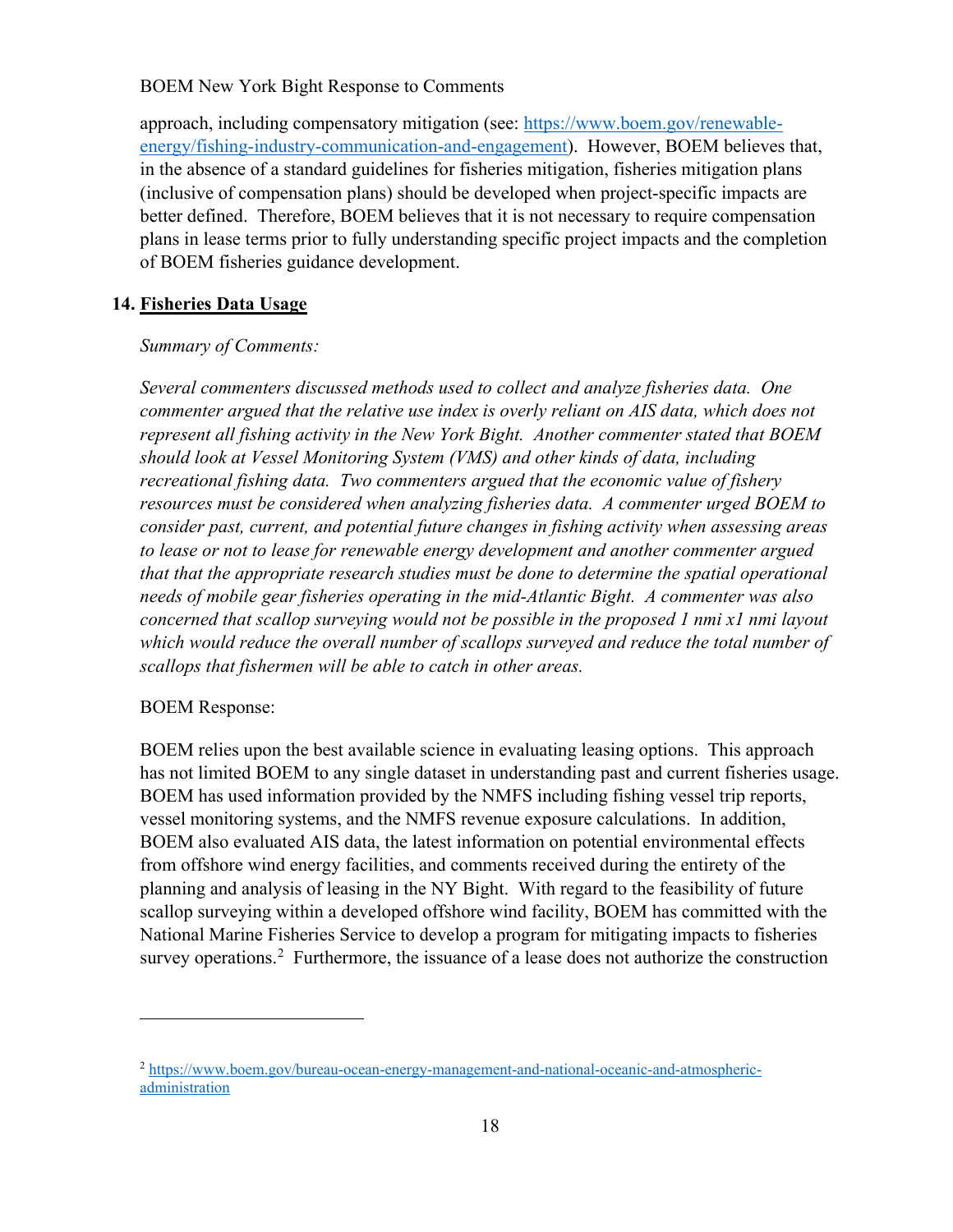of any facilities. Any facilities proposed by a lessee are subject to environmental review under NEPA and consultations pursuant to the Magnuson-Stevens Fishery Management and Conservation Act, and the Endangered Species Act (ESA). Therefore, measures to mitigate impacts to NMFS scientific surveys would be addressed at the COP approval stage.

# <span id="page-20-0"></span>**15. Economic Impact to State Solicitations**

# *Summary of Comments:*

*Three commenters discussed impacts to state solicitations. One commenter emphasized that new leases and more bidders would improve competition and the resulting efficiency of New York's wind energy solicitations, particularly given New York's substantially increased policy demand for wind energy. Two other commenters added comments on the proposed*  leases' economic impacts, including citing research that offshore wind energy could provide *positive socio-economic benefits. An additional commenter was concerned about the timing of the lease sale and its proximity to the certain state solicitations, which may affect the ability for the winning developers to bid in the solicitations.*

# BOEM Response:

BOEM is offering leases in the NY Bight to provide acreage for New York and New Jersey wind energy solicitations. The acreage offered for lease and the limit of one lease per bidder should provide robust competition for state clean energy solicitations. Further, BOEM agrees that the offshore wind program will provide socio-economic benefits to the local community. These impacts will be estimated in the COP and corresponding NEPA analysis for these lease areas. BOEM is also committed to a timely auction; however, we must meet certain regulatory requirements, which occasionally extend the period between our PSN and the FSN.

# <span id="page-20-1"></span>**16. North Atlantic Right Whales**

# *Summary of Comments:*

*BOEM received several comments regarding impacts on the North Atlantic right whale (NARW). One commenter suggested that BOEM require all vessels to maintain a separation distance of at least 500 meters(m) from NARWs at all times. A few commenters suggested that BOEM limit the speed of all vessels, particularly in areas of known NARW abundance, to reduce risk of vessel collisions. Several commenters noted the importance of utilizing Protected Species Observers (PSOs) and/or acoustic detection to monitor zones and manage the timing of site assessment and characterization activities to minimize all impacts to NARWs. One commenter suggested that BOEM require all harm to marine mammals found through monitoring to be reported to NMFS or the USCG. Several other commenters suggested BOEM implement noise mitigation measures, including:*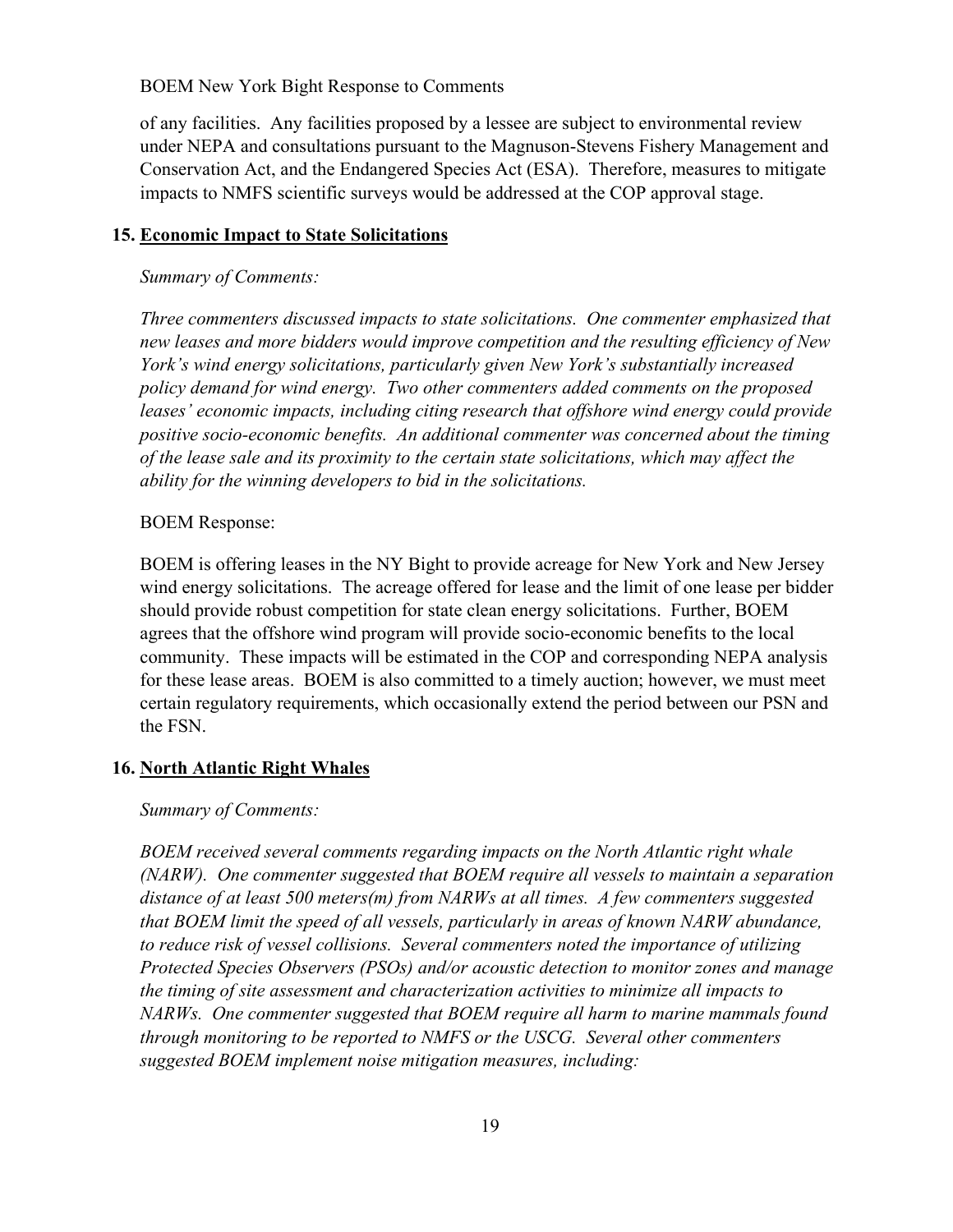- *The prohibition of any and all pile driving during periods of highest risk to NARW;*
- *Utilizing fixed foundation technology whenever possible; and*
- *Requiring developers to select sub-bottom profiling systems that can be deployed close to the seabed and operate those systems at power settings that achieve the lowest practicable source level for the task.*

# BOEM Response:

BOEM has included several standard operating conditions in the FSN that address minimizing impacts from site characterization and site assessment activities to protected species, including the NARW. Lessees must comply with the PDCs and  $BMPs<sup>3</sup>$  $BMPs<sup>3</sup>$  $BMPs<sup>3</sup>$  that are consistent with the requirements of the NMFS Letter of Concurrence under the ESA and other BOEM requirements. The February 2021 BA and Letter of Concurrence may be found here: [\(https://www.boem.gov/environmental-consultations\)](https://www.boem.gov/environmental-consultations). BOEM requires all vessels to maintain a separation distance of at least 500 m from NARWs at all times and PDCs for speed reductions and trained lookout requirements for vessels. Additionally, all NARW sightings are reported to the agencies and on sightings platforms such as Whale Alert. Additional PDCs include avoiding live bottom features; avoiding activities that could affect early life stages of Atlantic sturgeon; marine trash and debris awareness and prevention; minimizing interactions with listed species during geophysical operations surveys; minimizing vessel interactions with listed species; minimizing risk during meteorological buoy deployment, operations, and retrieval; protected species observers; and reporting requirements.

BOEM determined that site characterization and site assessment activities expected to take place after lease issuance are not likely to adversely affect any of the ESA-listed species covered in the BA. NMFS concurred with this determination based on the rationale presented in the 2021 BA and Letter of Concurrence. More information on the status of the species and critical habitat considered in the consultation, as well as relevant listing documents, status reviews, and recovery plans, can be found within the BA and on NMFS webpages accessible at:

https://www.greateratlantic.fisheries.noaa.gov/protected/section7/listing/index.html, https://sero.nmfs.noaa.gov/protected\_resources/section\_7/threatened\_endangered/index.html, and [https://www.fisheries.noaa.gov/species-directory.](https://www.fisheries.noaa.gov/species-directory)

Although site characterization and site assessment data collection activities are analyzed in this EA, pile driving and an assessment of foundation types used during the construction of

3

<span id="page-21-0"></span>[https:](https://www.boem.gov/sites/default/files/documents/PDCs%20and%20BMPs%20for%20Atlantic%20Data%20Collection%2011222021.pdf)//www.boem.gov/sites/default/files/documents//PDCs%20and%20BMPs%20for%20Atlantic%20Data%20 Collection%2011222021.pdf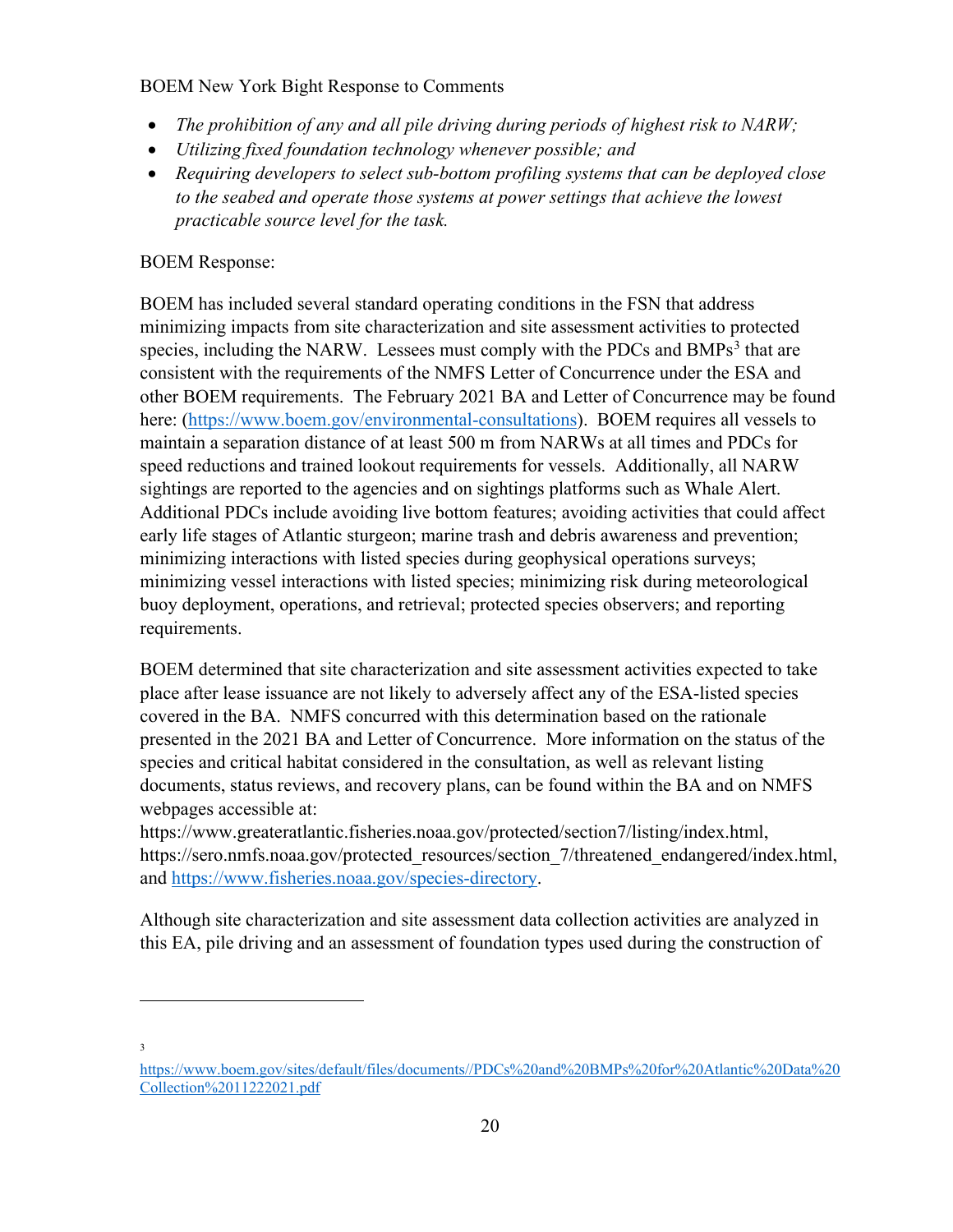wind farms are outside the scope of the EA and have not been considered. The issuance of a lease is likely to be followed by site characterization and site assessment activities on the lease, but lease issuance does not grant any permission for any activity on the lease. Construction, operations, and decommissioning activities are subject to future NEPA, permits, and consultations, should a COP be submitted to BOEM in the future. BOEM will be in a better position to consider and address the commenters' substantive concerns when evaluating any such permits.

### <span id="page-22-0"></span>**17. Operations Term**

### *Summary of Comments:*

*A few commenters provided feedback on the operations term, ranging from support for extending the operational lease term to recommending the inclusion of a detailed decommissioning plan for marine environment restoration. One commenter argued that the lease operations term should initiate at the Commercial Operation Date (COD).*

### BOEM Response:

BOEM's regulations initially default to a 25-year operations term. However, BOEM has recognized an increased term length is appropriate due to increased longevity of projects and the time in the operations term that will be taken by construction and post-COP approval activities. Thus, in the NY Bight lease sale, BOEM is proposing a 33-year operations term. Any lessee that wishes to negotiate a longer operations term may request a lease renewal as described in 585.235(a)(4) once operations have begun and at least 2 years from the end of the term. In response to initiating the operations term at the COD, BOEM must follow its regulations, which state in 585.235(a)(3) that the operations term begins upon COP approval or within 5 years of Site Assessment Plan (SAP)/COP approval, when fabrication begins, or when installation commences.

Details of a decommissioning plan are most appropriate as a project approaches the need to decommission for multiple of reasons. First, decommissioning must be based on the actual as-built project, as opposed to speculation at the time of lease. Second, because the operations term is 33 years, the state of technology employed for decommissioning may be different from current standards, so it is in the interest of all parties to ensure best practices based on available technology.

# <span id="page-22-1"></span>**18. Lease Sale Timing**

### *Summary of Comments:*

*Several commenters provided feedback on the lease sale timing. Commenters were concerned that a delay could slow the overall domestic offshore wind leasing program. In*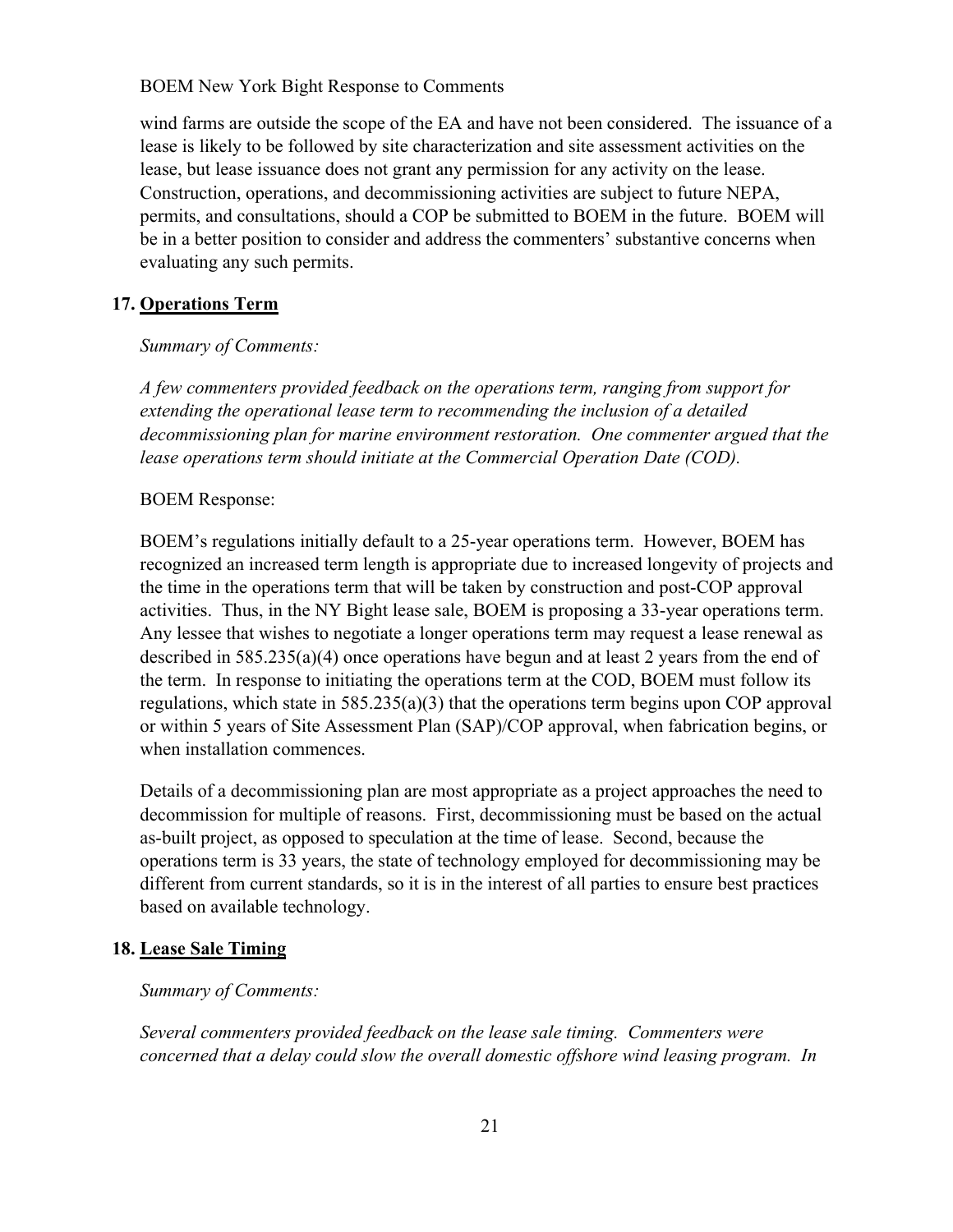*contrast, BOEM received several comments requesting that the process be slowed, paused, or restarted.*

# BOEM Response:

BOEM takes a considered approach to the timing of lease sales. BOEM has regulatory minimum waiting periods for each step prior to a renewable lease sale. We may extend the period between each step as needed. However, BOEM tries to provide certainty and clear timelines whenever possible. In this instance, BOEM has completed its environmental reviews and taken the time to formulate responses to commenters. Accordingly, the auction date listed in the FSN is both timely and considered.

### <span id="page-23-0"></span>**19. Auction Format**

### *Summary of Comments:*

*Twenty-two commenters provided feedback on the auction format and BOEM's potential use of bidding credits in a multiple-factor auction. Commenters generally supported investments in the domestic supply chain, workforce development, and underserved communities. However, they disagreed about the appropriate method. Several commenters justified their support for multi-factor auctions with assertions of BOEM's authority and/or accompanying citations.*

*Several developers and developers' associations favored a single-factor, price-only ascending bid auction. Other commenters suggested a multiple-factor auction should not be used for the New York Bight but could be considered in the future. One commenter suggested using lease stipulations in lieu of multi-factor bidding in the meantime and a couple developers requested that specific multiple-factor proposals be published for comment.*

*Supporters of a single-factor price-only auction highlighted transparency and consistency with prior practice. A variety of concerns with the multi-factor bidding approach were cited, including litigation and delay risks, benefits to existing developers, additional subjectivity and unnecessary complexity. A group of state agencies urged BOEM to ensure that any bidding credits are flexible and complement existing state programs.*

*Several commenters made suggestions regarding the potential use of bidding credits. Most of those commenters raised concerns about the feasibility of qualifying investments prior to the auction. In addition, one commenter recommended that credits be designed so that the underlying lease would remain intact if the credits were invalidated. Some commenters suggested the use of lease stipulations in lieu of bidding credits; however, other commenters requested BOEM clarify how lease stipulations would be implemented and measured prior to the auction. A few comments suggesting that BOEM coordinate with the Department of*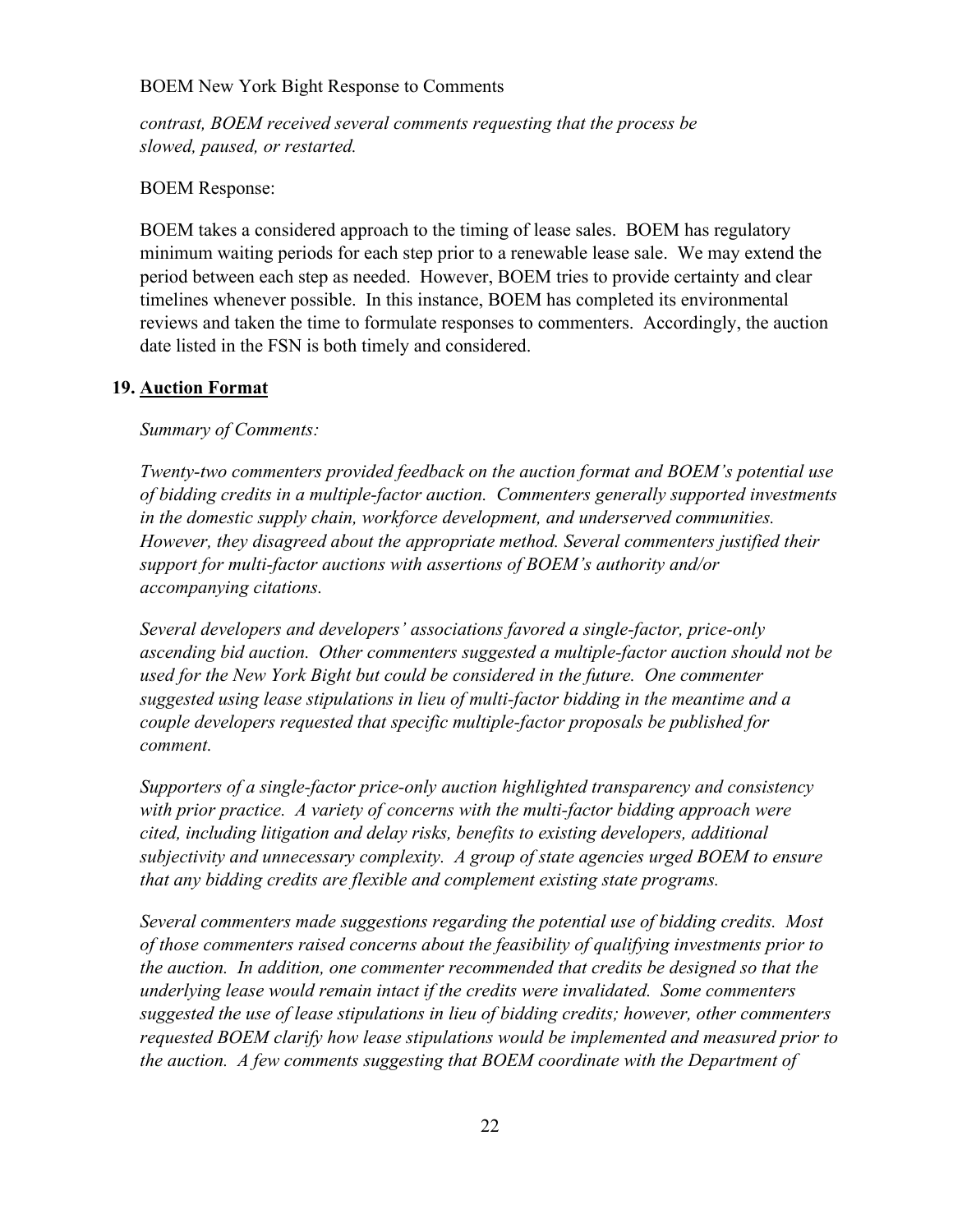*Energy's Loan Programs Office to incentivize developers through grants, loans and credits to support a domestic supply chain.*

# BOEM Response:

For this auction, BOEM has elected to use a single-factor, cash-only auction format. BOEM will address its OCLSA-related goals (such as encouraging expeditious development through PLAs) through lease stipulations. However, BOEM may offer a credit in future lease sales using a multiple-factor auction format. BOEM is also participating in a whole-ofgovernment approach to offshore wind development and will continue to work with our sister agencies such as the Department of Energy to develop innovative ways to facilitate responsible offshore wind development.

# <span id="page-24-0"></span>**20. Environmental Protection**

# *Summary of Comments:*

*Several commenters expressed concern for the proposed leases' impacts on the environment, connecting those concerns to statutory protections. A few commented that BOEM's NEPA procedures have been inadequate, arguing that BOEM needed to account further for the leases' cumulative impacts, that a final EA or EIS is necessary before publication of the PSN, that BOEM should conduct a programmatic NEPA review, and that the EA should specifically address species of fish and other ocean wildlife listed in the ESA. A Federal agency stated BOEM should have consulted with the agency earlier, especially for site characterization of habitats and benthic features, and that it would coordinate with BOEM to draft a programmatic ESA report while another commenter opposed such coordination. Commenters also wrote that protected wildlife were threatened by the proposed leases and that BOEM should closely monitor projects to examine their impacts to protected wildlife.* 

*Other commenters raised other procedural concerns with the PSN, including concern the PSN considered too few alternatives by not examining solar energy; that a cost-benefit analysis on the PSN's impacts to fishing is warranted; and that BOEM should provide more information as to the type of materials to be used for construction foundations.*

*Additional commenters provided feedback on the proposed leases' environmental impacts or recommendations on alternative approaches, including:* 

- *Advocating that BOEM conduct more research on wind projects' environmental impacts and monitor projects for their impacts to wildlife;*
- *Recommendation that BOEM reference the work of the Offshore Wind Technical Work Groups established by the State of New York for monitoring and best practices guidance;*
- *Suggestion that BOEM require new surveys of the proposed lease areas where data is over five years old; and*